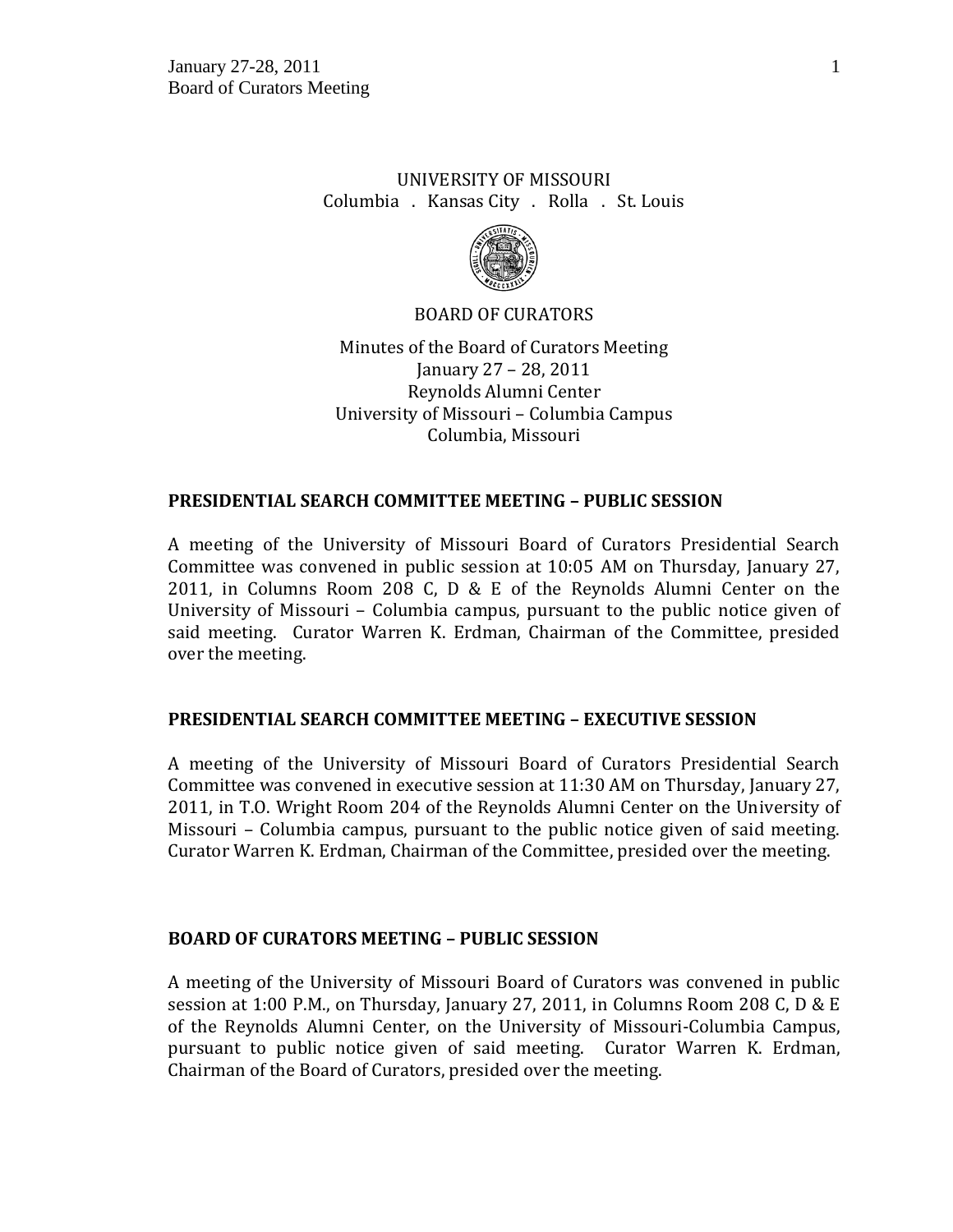Present

The Honorable David R. Bradley The Honorable John M. Carnahan III The Honorable Don M. Downing The Honorable Warren K. Erdman The Honorable Wayne Goode The Honorable Judith G. Haggard The Honorable Doug Russell The Honorable David G. Wasinger Student Representative Laura A. Confer

#### Also Present

Mr. Stephen J. Owens, Interim President Mr. Phillip J. Hoskins, Acting General Counsel Ms. Cindy Harmon, Secretary of the Board of Curators Dr. Gary K. Allen, Vice President for Information Technology Dr. John F. Carney III, Chancellor, Missouri University of Science and Technology Dr. Brady J. Deaton, Chancellor, University of Missouri-Columbia Dr. Thomas F. George, Chancellor, University of Missouri-St. Louis Dr. Steven Graham, Senior Associate Vice President for Academic Affairs Mr. Stephen C. Knorr, Vice President for Government Relations Ms. Natalie "Nikki" Krawitz, Vice President for Finance and Administration Mr. Leo E. Morton, Chancellor, University of Missouri-Kansas City Dr. Michael F. Nichols, Vice President for Research and Economic Development Dr. Betsy Rodriguez, Vice President for Human Resources Ms. Kathleen Miller, Chief of Staff Ms. Cindy Pollard, Associate Vice President of Strategic Communications Media Representatives

#### **General Business**

Review of Consent Agenda

## Approval of Academic, Student and External Affairs and Governance Committee Chair

It was recommended by Chairman Erdman, moved by Curator Wasinger and

seconded by Curator Bradley, that Judith Haggard be appointed as Chair of the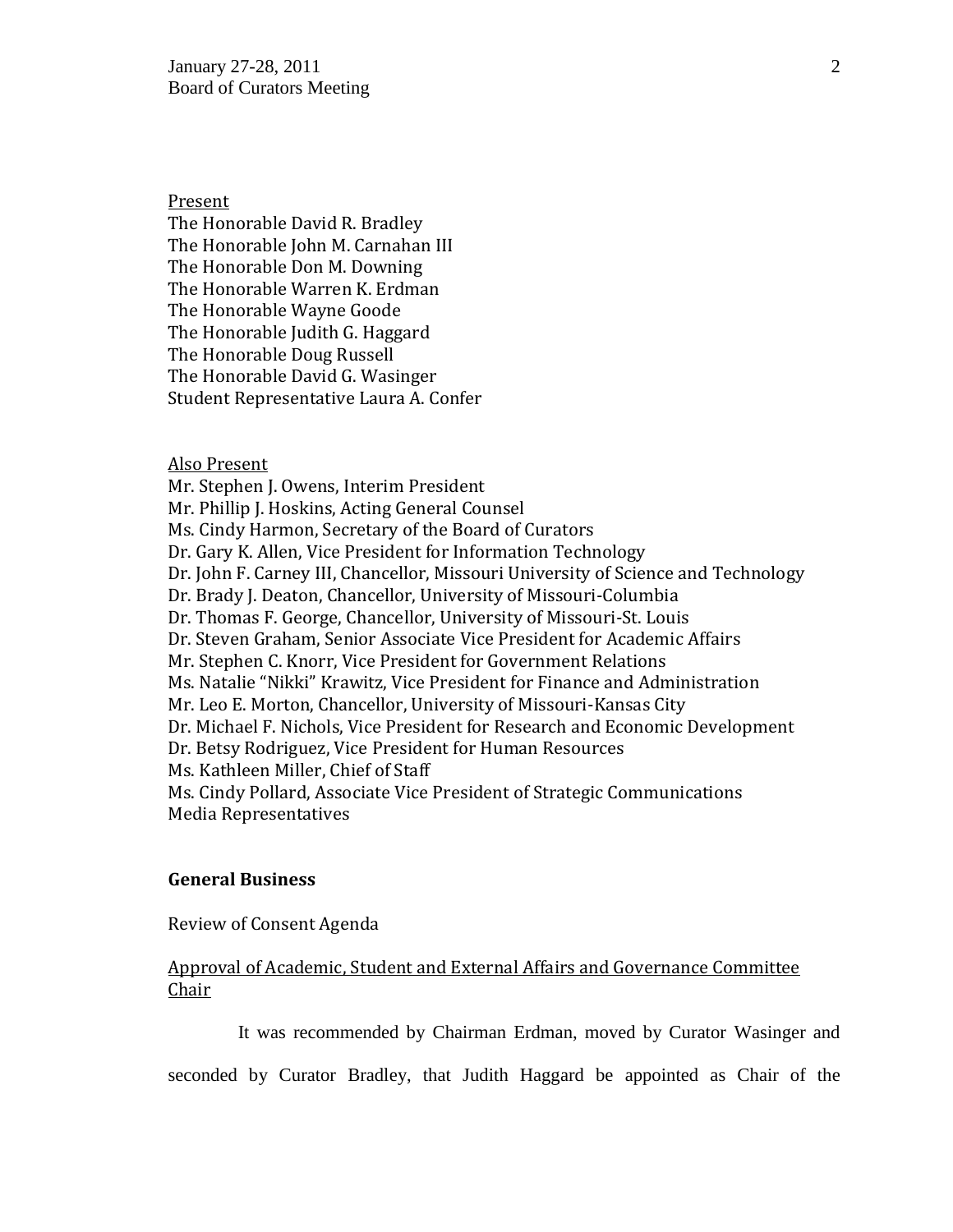Academic, Student and External Affairs Committee and as Chair of the Governance Committee, to serve in those positions until appointments to the Board of Curators Executive Committee and Standing Committees are made and approved for 2011.

Roll call vote:

Curator Bradley voted yes. Curator Carnahan voted yes. Curator Downing voted yes. Curator Erdman voted yes. Curator Goode was absent for vote. Curator Haggard voted yes. Curator Russell voted yes. Curator Wasinger votes yes.

The motion carried.

#### Amendment to Collected Rules and Regulations 10.090

It was endorsed by Interim President Owens, moved by Curator Haggard and

seconded by Curator Bradley, that the Board of Curators amend Section 10.090E.7 of the

Collected Rules and Regulations as follows to clarify the definition of "material financial

gain" as used in Section 10.090 of the Collected Rules and Regulations:

For purposes of interpreting and applying the provisions of this Board Policy on Ethics and Conflict of Interest, the phrase "material financial gain" shall mean a financial gain of more than a nominal amount and which is distinguishable from the anticipated realizable financial gain of the public at large or of a special class of the public at large. For example, a curator will not be considered to have the potential for material financial gain if he or she participates in a decision on whether or not there should be a change in tuition and/or fees at the University of Missouri for all similarly situated students even if such curator, his or her spouse and/or dependent child or children will be affected by such increase.

Roll call vote: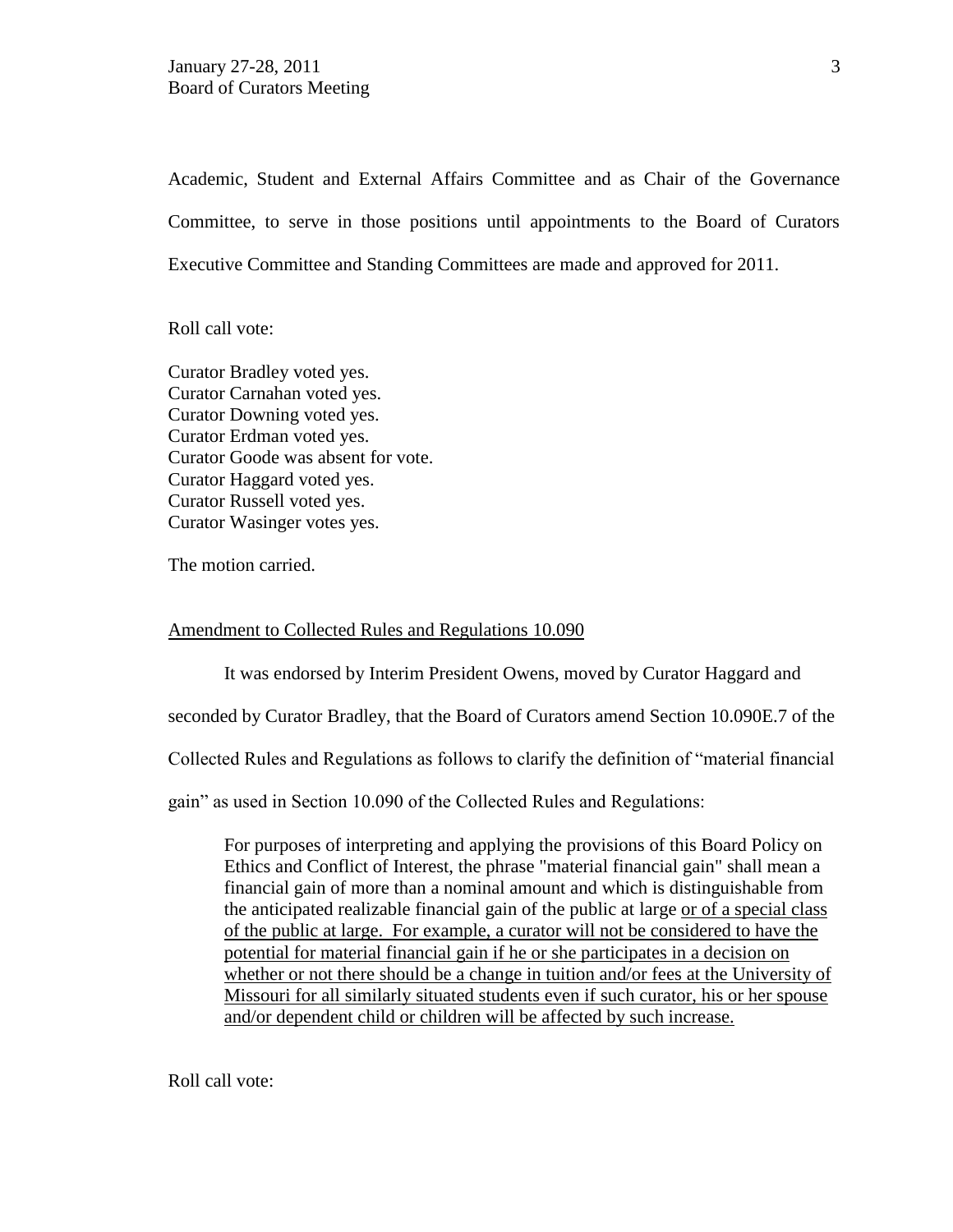January 27-28, 2011 4 Board of Curators Meeting

Curator Bradley voted yes. Curator Carnahan voted yes. Curator Downing voted yes. Curator Erdman voted yes. Curator Goode was absent for vote. Curator Haggard voted yes. Curator Russell voted yes. Curator Wasinger voted yes.

The motion carried.

#### Resolution for Executive Session of the Board of Curators Meeting, January 27-28, 2011

It was moved by Curator Haggard and seconded by Curator Downing, that there

shall be an executive session with a closed record and closed vote of the Board of

Curators meeting, on January 27-28, 2011 for consideration of:

- **Section 610.021(1), RSMo**, relating to matters identified in that provision, which include legal actions, causes of action or litigation, and confidential or privileged communications with counsel; and
- **Section 610.021(2), RSMo**, relating to matters identified in that provision, which include leasing, purchase, or sale of real estate; and
- **Section 610.021(3), RSMo**, relating to matters identified in that provision, which include hiring, firing, disciplining, or promoting or particular employees; and
- **Section 610.021(12), RSMo,** relating to matters identified in that provision, which include sealed bids and related documents and sealed proposals and related documents or documents related to a negotiated contract; and
- **Section 610.021 (13), RSMo**, relating to matters identified in that provision, which include individually identifiable personnel records, performance ratings, or records pertaining to employees or applicants for employment; and
- **Section 610.021 (17), RSMo**, relating to matters identified in that provision, which include confidential or privileged communications between a public governmental body and its auditor.

Roll call vote: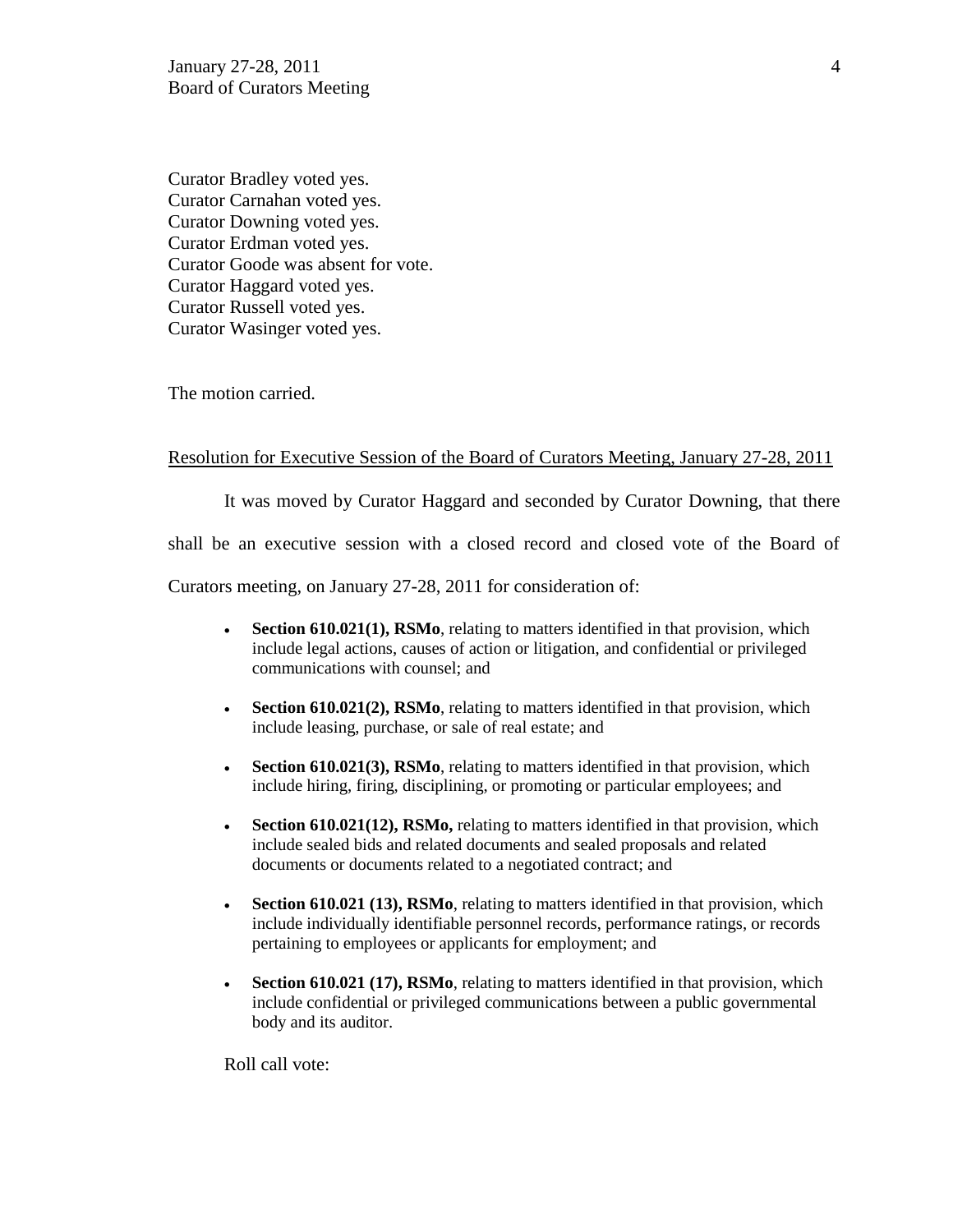Curator Bradley voted yes. Curator Carnahan voted yes. Curator Downing voted yes. Curator Erdman voted yes. Curator Goode voted yes. Curator Haggard voted yes. Curator Russell voted yes. Curator Wasinger voted yes.

The motion carried.

Standing Committee meetings commenced at 1:05 P.M., on Thursday, January 27, 2011, and concluded at 5:10 P.M., on Thursday, January 27, 2011.

The public session of the Board of Curators meeting was recessed.

#### **BOARD OF CURATORS MEETING – EXECUTIVE SESSION**

A meeting of the University of Missouri Board of Curators was convened in executive session at 5:20 P.M., on Thursday, January 27, 2011, in T.O. Wright Room 204, Reynolds Alumni Center on the University of Missouri-Columbia campus, pursuant to public notice given of said meeting. Curator Warren K. Erdman, Chairman of the Board of Curators, presided over the meeting.

Present

The Honorable David R. Bradley The Honorable John M. Carnahan III The Honorable Don M. Downing The Honorable Warren K. Erdman The Honorable Wayne Goode The Honorable Judith G. Haggard The Honorable Doug Russell The Honorable David G. Wasinger Student Representative Laura A. Confer

Also Present

Mr. Stephen J. Owens, Interim President, University of Missouri System Mr. Phillip J. Hoskins, Acting General Counsel Ms. Cindy S. Harmon, Secretary of the Board of Curators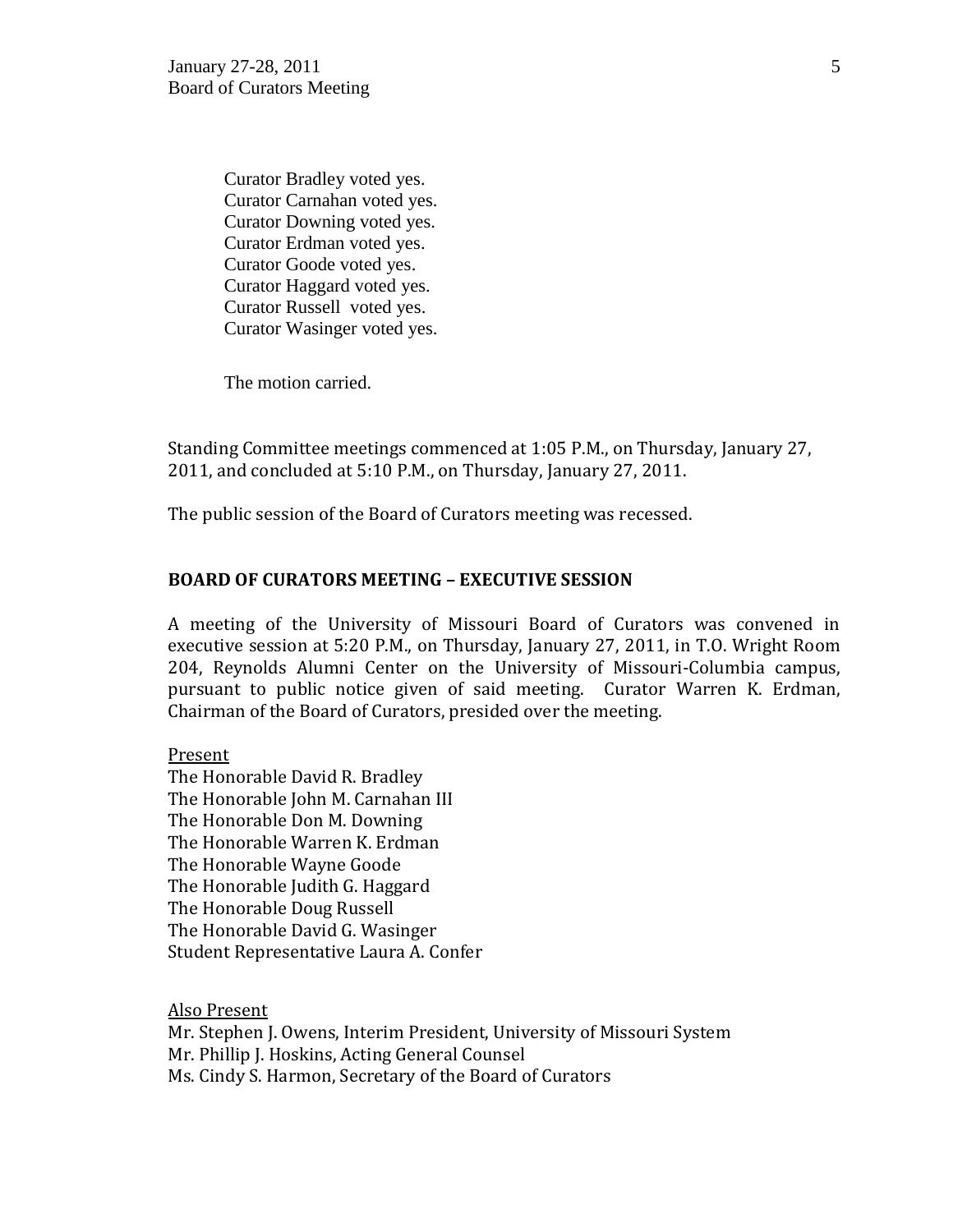### **AUDIT COMMITTEE MEETING – EXECUTIVE SESSION**

Mr. Stephen J. Owens, Interim President, excused himself for this portion of the Executive Session.

Report from External Auditor – presented by Susan Eickhoff, KPMG

External audit annual report presented to the Board of Curators. No action was taken by the Committee.

It was moved by Curator Goode and seconded by Curator Downing, that the

Board of Curators Audit Committee meeting, January 27, 2011, be adjourned.

Roll call vote:

Curator Carnahan voted yes. Curator Downing voted yes. Curator Goode voted yes.

The motion carried.

## **COMPENSATION AND HUMAN RESOURCES COMMITTEE MEETING – EXECUTIVE SESSION**

Mr. Stephen J. Owens, Interim President and Vice President of Human Resources, Dr. Betsy Rodriguez joined the meeting for this portion of the Executive Session.

Mr. Phillip J. Hoskins, Acting General Counsel excused himself for this portion of the Executive Session.

### Personnel Matter – Salary for Acting General Counsel

Discussion was held regarding adjusting Phillip J. Hoskins' annual salary to \$250,000 base for the duration of his appointment as Acting General Counsel. He will assume the performance measurements that Stephen J. Owens had in the General Counsel position that end August 31, 2011. Mr. Hoskins will also be eligible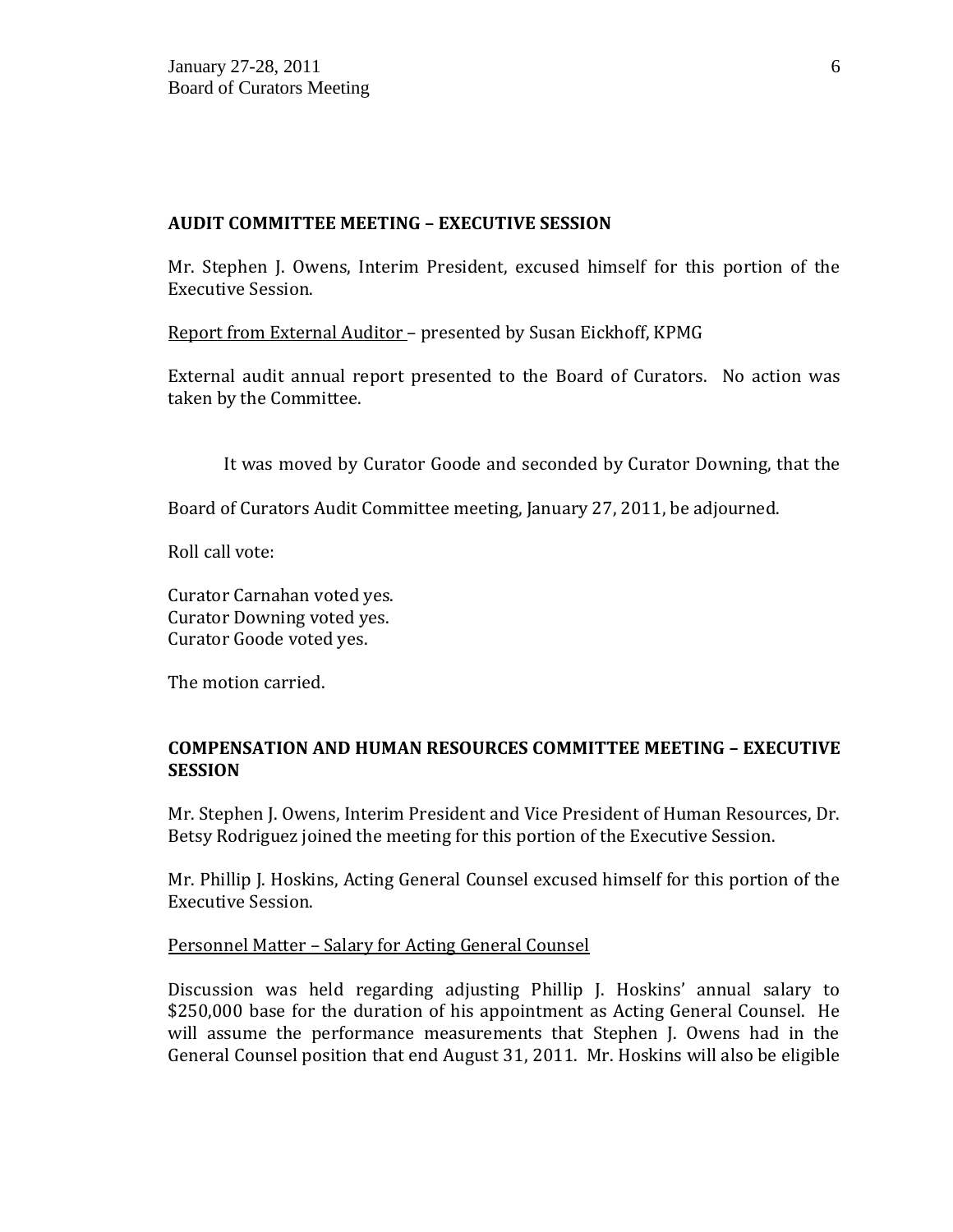for the same performance incentive potential as Mr. Owens was in the General Counsel position.

It was recommended by Vice President Rodriguez, endorsed by Interim President Owens, recommended by the Compensation and Human Resources Committee, moved by Curator Carnahan and seconded by Curator Goode, that the salary for Phillip J. Hoskins, Acting General Counsel, be \$20,833.33 monthly for the duration of his appointment.

Roll call vote of Board of Curators:

Curator Bradley voted yes. Curator Carnahan voted yes. Curator Downing voted yes.

Curator Erdman voted yes.

Curator Goode voted yes.

Curator Haggard voted yes.

Curator Russell voted yes.

Curator Wasinger voted yes.

The motion carried.

Personnel Matter – Chancellor Jack Carney recently announced his intent to resign as of August 31, 2011. A search for a Chancellor will lag behind the current President search to allow the new President to hire the new Chancellor for the Missouri S & T campus.

Personnel Matter – Mr. Stephen J. Owens presented to the Board that Mr. Tom Richards was hired as the University of Missouri System Treasurer to replace John Miller at a base salary of \$207,000.

 $205$ Personnel Matter – this item has been excluded from the minutes and may be given public notice upon completion of transaction of subject matter.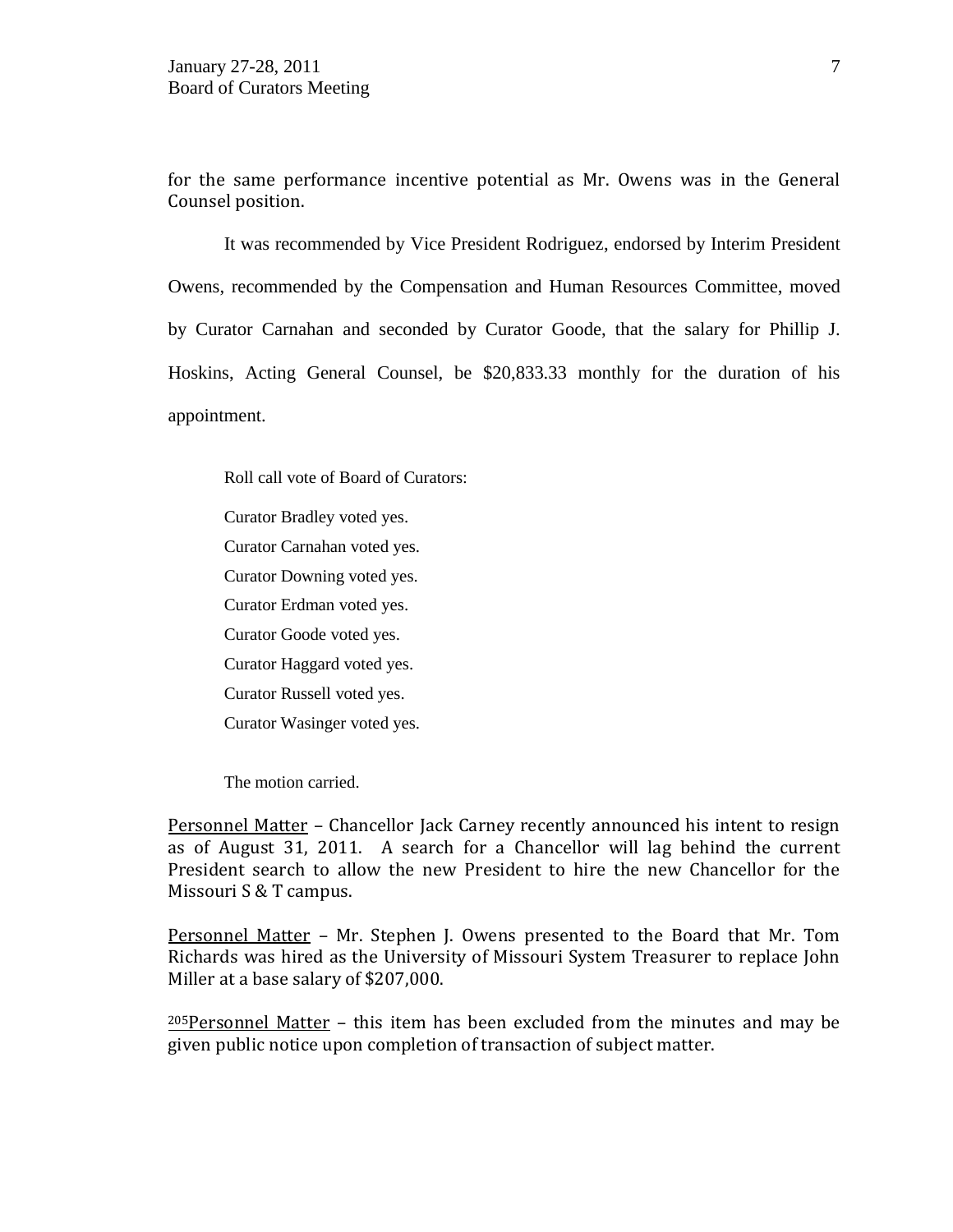It was moved by Curator Wasinger and seconded by Curator Erdman, that the

Board of Curators Compensation and Human Resources Committee meeting, January 27-

28, 2011 be adjourned.

Roll call vote of Committee:

Curator Bradley voted yes. Curator Erdman voted yes. Curator Wasinger voted yes.

The motion carried.

The Board of Curators meeting-executive session concluded at 6:41 P.M., on Thursday, January 27, 2011.

#### **Board of Curators Dinner and Business Program**

Mizzou Traditions Lounge, MU Student Center, Columbia, Missouri 6:45– 8:45 P.M. Thursday, January 27, 2011 Hosted by Chancellor Brady Deaton

Present The Honorable David R. Bradley The Honorable John M. Carnahan III The Honorable Don Downing The Honorable Warren K. Erdman The Honorable Wayne Goode The Honorable Judith G. Haggard The Honorable Doug Russell

The Honorable David G. Wasinger was absent.

Also Present

Mr. Stephen J. Owens, Interim President, University of Missouri System Mr. Phillip J. Hoskins, Acting General Counsel Ms. Cindy S. Harmon, Secretary of the Board of Curators Dr. Gary K. Allen, Vice President for Information Technology Dr. John F. Carney III, Chancellor, Missouri University of Science and Technology Dr. Brady J. Deaton, Chancellor, University of Missouri-Columbia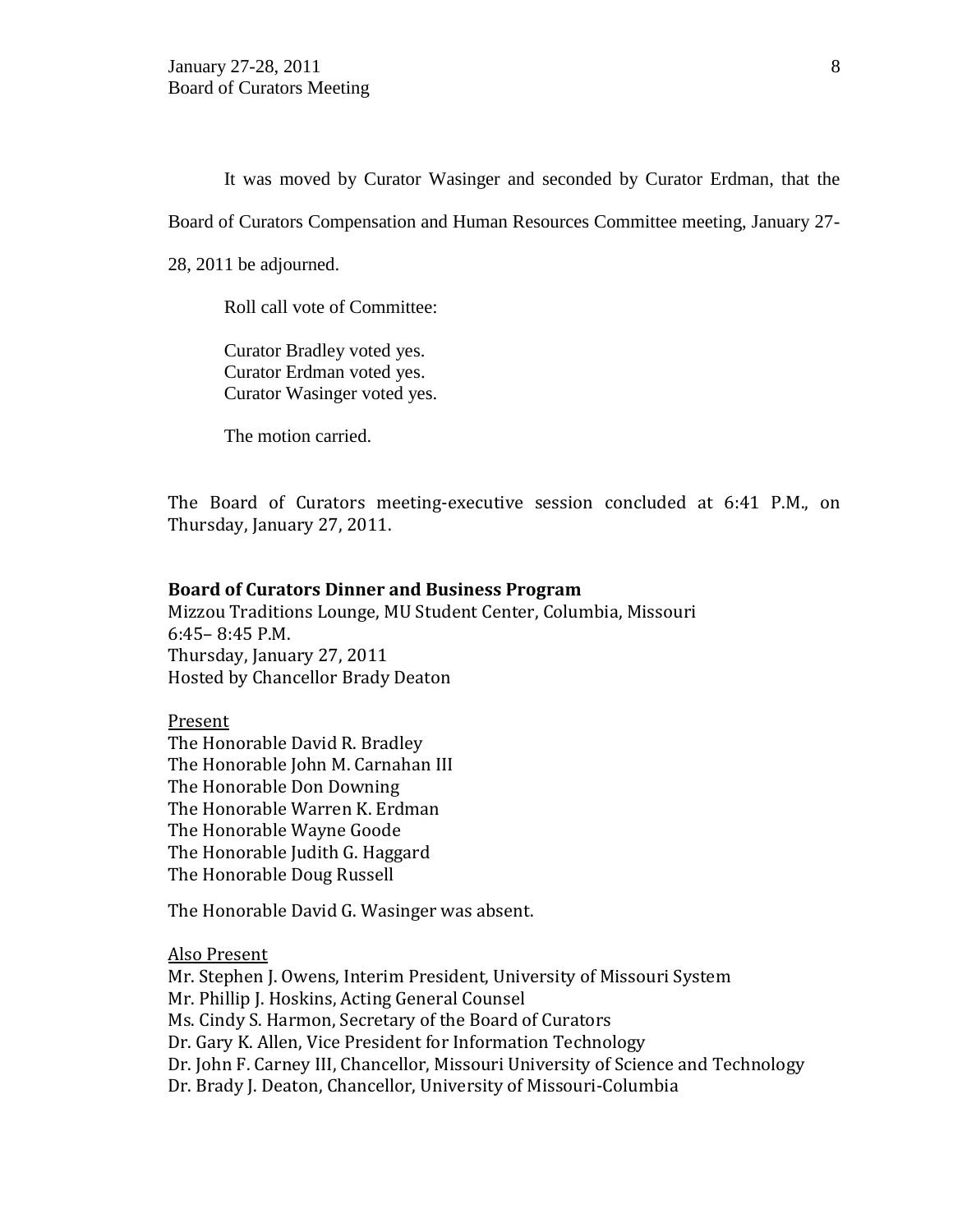Dr. Brian Foster, Provost, University of Missouri-Columbia Dr. Thomas F. George, Chancellor, University of Missouri-St. Louis Dr. Steven Graham, Senior Associate Vice President for Academic Affairs Mr. Stephen C. Knorr, Vice President for Government Relations Ms. Natalie "Nikki" Krawitz, Vice President for Finance and Administration Mr. Leo E. Morton, Chancellor, University of Missouri-Kansas City Dr. Michael F. Nichols, Vice President for Research and Economic Development Dr. Betsy Rodriguez, Vice President for Human Resources Dr. W. Kent Wray, Provost, Missouri University of Science and Technology MU Chancellor's Staff Ms. Kathleen M. Miller, Chief of Staff Ms. Cindy Pollard, Associate Vice President of Strategic Communications

Program: Nanomedicine Research – presented by Dr. Kattesh V. Katti, Curators' Professor of Radiology and Physics.

#### **BOARD OF CURATORS MEETING – PUBLIC SESSION**

#### **MU Faculty Council Breakfast**

8:00 – 9:00 AM Columns Room 208 A & B, Reynolds Alumni Center University of Missouri – Columbia Campus Columbia, Missouri Program: The National Veterans History Project

A meeting of the University of Missouri Board of Curators was reconvened in public session at 9:05 A.M., on Friday, January 28, 2011, in Columns Rooms 208 C, D & E of the Reynolds Alumni Center, on the University of Missouri-Columbia campus, pursuant to public notice given of said meeting. Curator Warren K. Erdman, Chairman of the Board of Curators, presided over the meeting.

#### Present

The Honorable David R. Bradley The Honorable John M. Carnahan III The Honorable Don M. Downing, via conference telephone The Honorable Warren K. Erdman The Honorable Wayne Goode The Honorable Judith G. Haggard The Honorable Doug Russell The Honorable David G. Wasinger, via conference telephone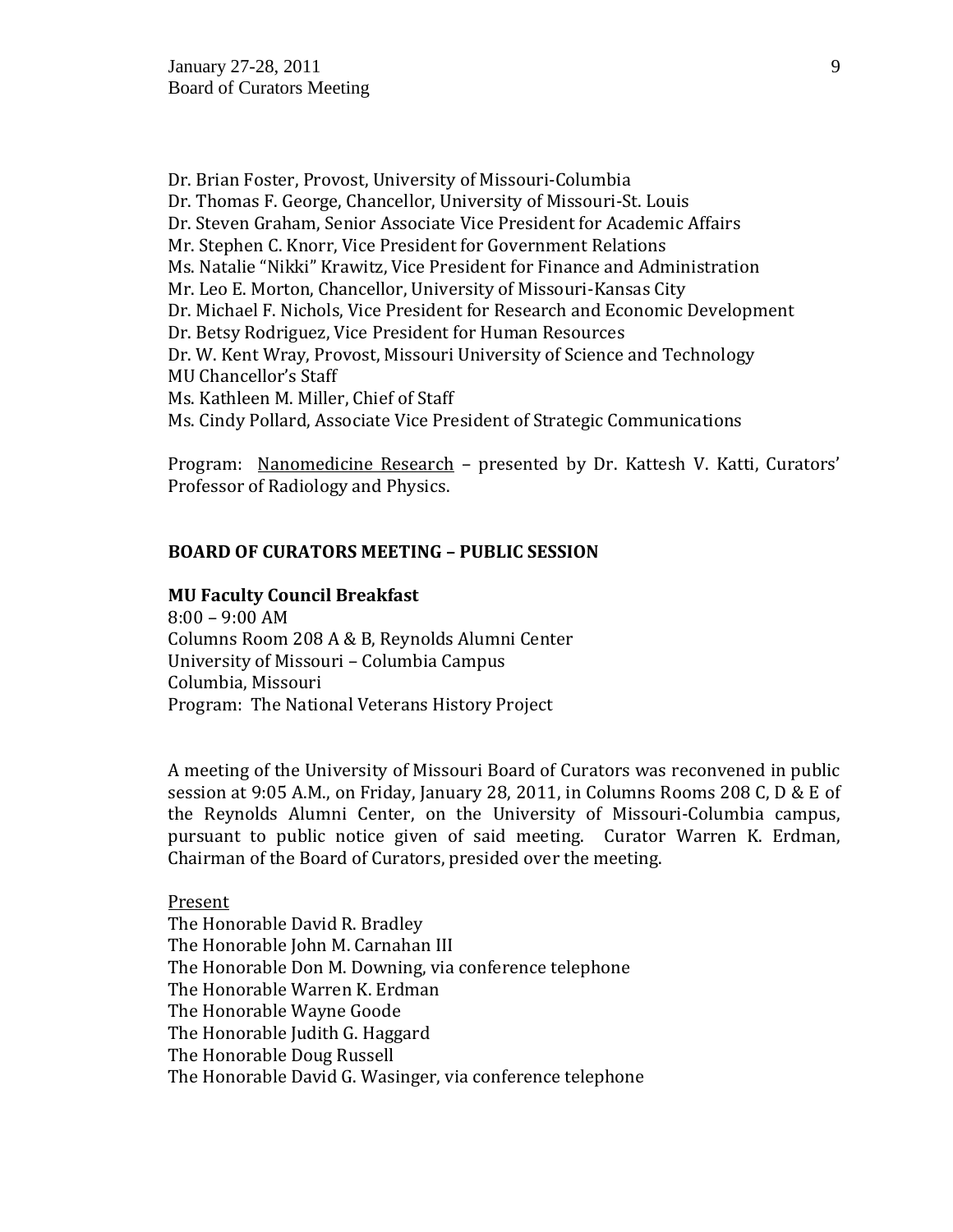January 27-28, 2011 10 Board of Curators Meeting

Student Representative Laura A. Confer

#### Also Present

Mr. Stephen J. Owens, Interim President, University of Missouri System Mr. Phillip J. Hoskins, Acting General Counsel Ms. Cindy S. Harmon, Secretary of the Board of Curators Dr. Gary K. Allen, Vice President for Information Technology Dr. John F. Carney III, Chancellor, Missouri University of Science and Technology Dr. Brady J. Deaton, Chancellor, University of Missouri-Columbia Dr. Thomas F. George, Chancellor, University of Missouri-St. Louis Dr. Steven Graham, Senior Associate Vice President for Academic Affairs Mr. Stephen C. Knorr, Vice President for Government Relations Ms. Natalie "Nikki" Krawitz, Vice President for Finance and Administration Mr. Leo E. Morton, Chancellor, University of Missouri-Kansas City Dr. Michael F. Nichols, Vice President for Research and Economic Development Dr. Betsy Rodriguez, Vice President for Human Resources Ms. Kathleen M. Miller, Chief of Staff Ms. Cindy Pollard, Associate Vice President of Strategic Communications Media Representatives

Board Chairman's Report – presented by Chairman Erdman (recording on file)

Chairman Erdman recognized the following individuals for their work toward advancing Missouri through health programs:

- Dr. Linda Marks optometry
- Ms. Krista Hughes Thompson Center for Autism
- Mr. John Graham UMKC Medical Center

Ms. Krista Hughes was present at the meeting for presentation of certificate and recognition from meeting attendees for her work in autism.

University Interim President's Report – presented by Interim President Owens (recording and slides on file)

- The University of Missouri is advancing Missouri in challenging times.
- There continues to be a focus on:
	- o students and providing a quality education,
	- o investment in faculty and staff, and
	- o providing good stewardship of Missourians' investment in higher education.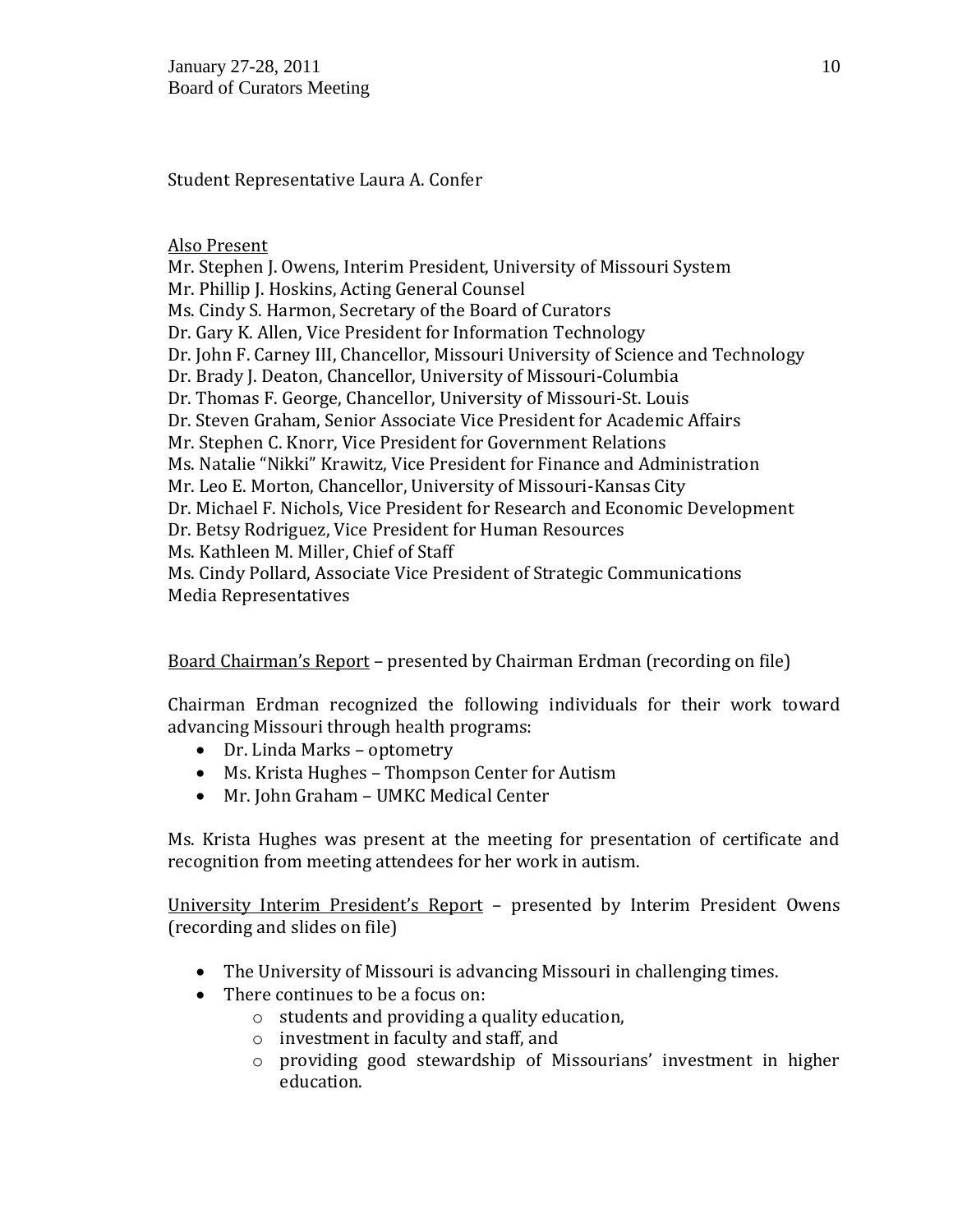Chancellors' Campus Reports (slides and recording on file)

- Missouri S & T presented by Chancellor Carney
- University of Missouri Kansas City presented by Chancellor Morton
- University of Missouri St. Louis presented by Chancellor George
- University of Missouri Columbia presented by Chancellor Deaton

Annual Report on Research and Economic Development – presented by Vice President Mike Nichols (slides and Annual Report brochure on file)

# **Consent Agenda**

It was endorsed by Interim President Owens, moved by Curator Carnahan

and seconded by Curator Bradley, that the following items be approved by consent

agenda:

- 1. Minutes of the Special Board of Curators Meeting, November 22, 2010 as provided to the curators for review and approval
- 2. Minutes of the Special Board of Curators Meeting, December 2, 2010 as provided to the curators for review and approval
- 3. Minutes of the Executive Committee Meeting, December 8, 2010 as provided to the curators for review and approval
- 4. Minutes of the Board of Curators Meeting, December 9 10, 2010 as provided to the curators for review and approval
- 5. Minutes of the Board of Curators Committee Meetings, December 9, 2010 as provided to the curators for review and approval
- 6. Spinal Cord Injuries and Congenital or Acquired Disease Processes Research Program Board Members

Legislation Requirements:

The legislation establishing the Spinal Cord Injuries Program (HB 218, 172.796, October, 2001) states that "the advisory board shall consist of: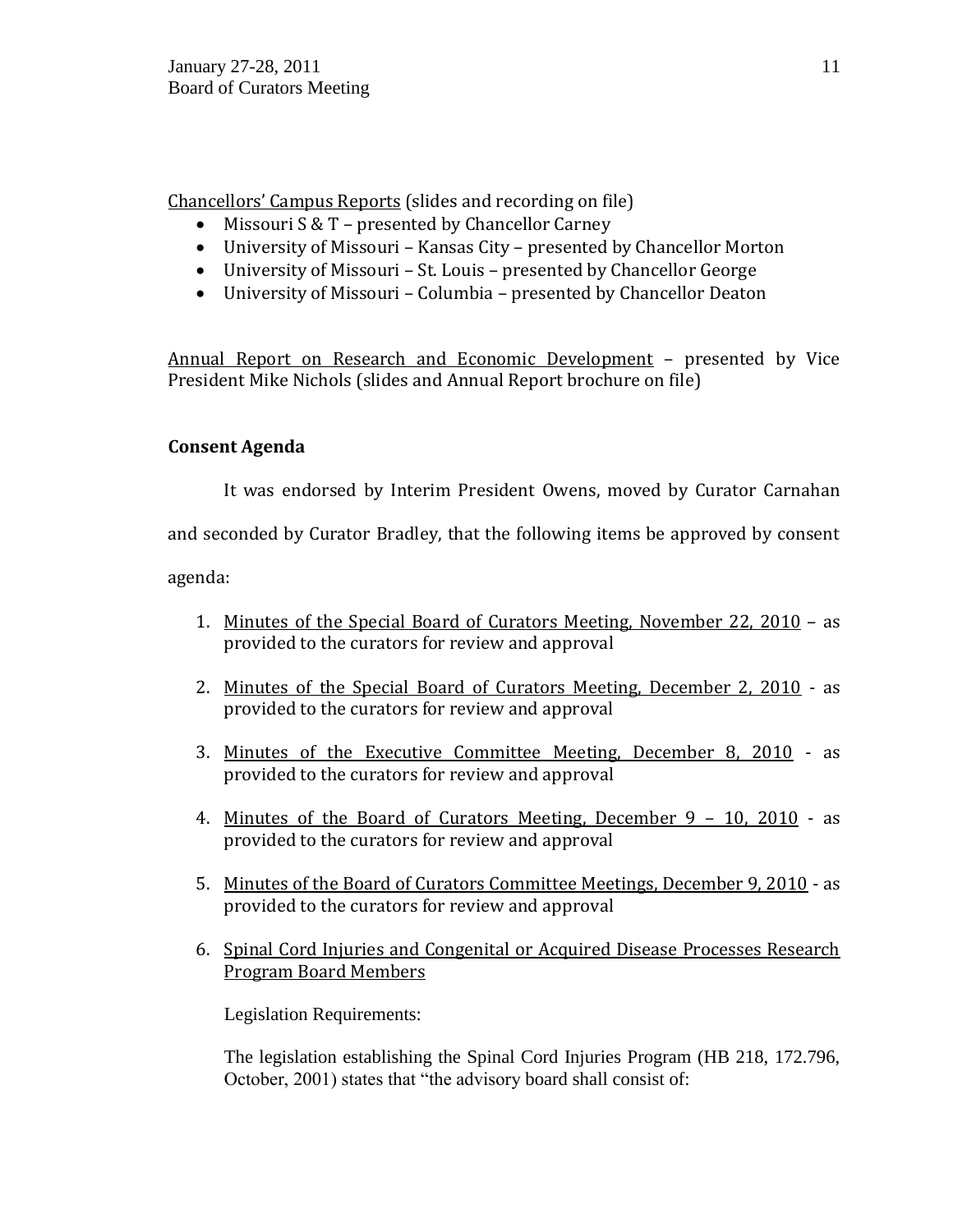- 1. Two (2) physicians who are active both in research and in caring for patients;
- 2. Two (2) non-physicians engaged in research;
- 3. One (1) non-physician professional active in providing service or care for patients;
- 4. Two (2) non-researchers active in an association or organization dealing with disorders, diseases and injuries;
- 5. One (1) representative of the Board of Curators.

This section also states that, after staggering the initial appointments, the advisory board members shall be appointed for terms of three years.

It is recommended that:

Mary Beth Brown, PhD be appointed to replace Erin Dannecker with a three year term beginning January 2011.

Stephen Kinstler be reappointed for an additional three years beginning January 2011.

Florian Thomas and Eric Westacott be reappointed for an additional two years beginning January 2011.

Hiroko Awikawa be reappointed for one additional year beginning January 2011.

7. Modification of Name and Terms and Conditions of the Presidential Award for Outstanding Teaching and Entrepreneur of the Year Award Fund

PRESIDENTIAL FACULTY AWARDS ENDOWMENT FUND

In 1990, the University of Missouri System President established the Presidential Award for Outstanding Teaching to fund a single award. In 2002, the University rescinded the original terms and established new terms for administering the endowment and made two separate awards. In 2010, the University of Missouri System President revised the faculty awards program to modify those awards and establish additional awards.

It is therefore recommended that the fund established on the records of the University of Missouri System be held and administered under the following terms and conditions:

I. ENDOWMENT PRINCIPAL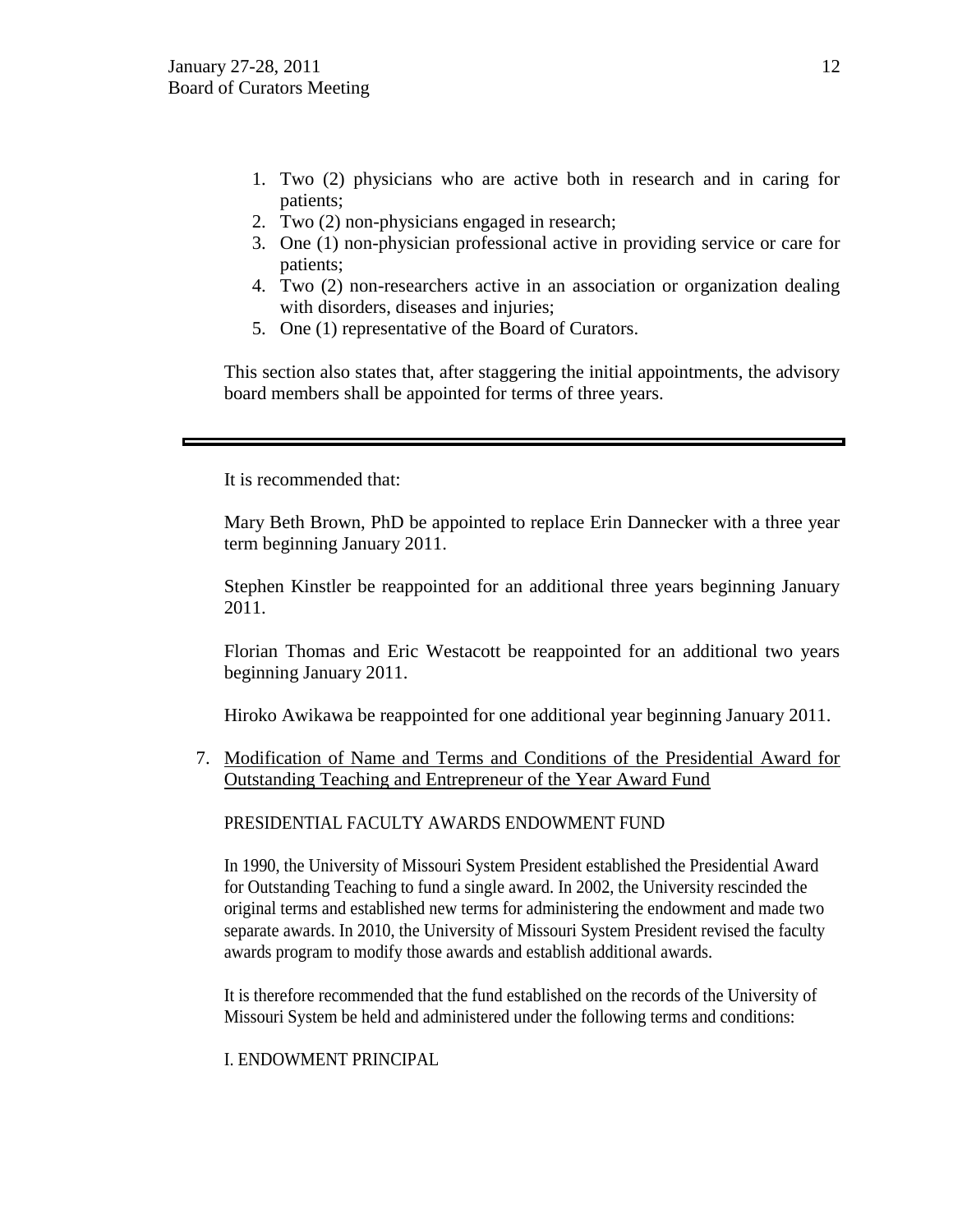- A. The name of the fund shall be the Presidential Faculty Award Endowment Fund.
- B. The principal sum currently held, and any other funds hereinafter contributed from any source, shall be added to the corpus, provided however, that a donor may request that a particular gift be added to the distribution account to be used for a particular award.
- C. Investment of the fund shall be in accordance with the policy of the Curators of the University of Missouri.

## II. ENDOWMENT DISTRIBUTION

- A. Distributions from the endowment shall be credited to a distribution account established on the records of the University of Missouri System to be used to fund Presidential Faculty Awards that may include, but are not limited to, Innovative Teaching Award, Economic Development Award, Mentoring Award, Service Award, Leadership Award, Community Engagement Award, Cross-Cultural Engagement Award and Inter-Campus Collaboration Award. In addition, the distribution account will be used to fund the Student Entrepreneur of the Year Award. The nomination and selection processes for the awards shall be established by the Vice President for Academic Affairs.
- B. The number of faculty awards funded from the endowment and the amount of each award is to be determined by the Vice President for Academic Affairs and the Vice President for Finance and Administration based on the amount available in the distribution account.

Any amount credited to the distribution account in excess of the amount expended in any one fiscal year shall be retained for future use. Periodically, however, the Vice President for Academic Affairs or the Vice President for Finance and Administration may request that specific unused sums in the distribution account be transferred to, and become a permanent part of, the corpus fund.

- Ill. GENERAL
- A. Realizing that the human mind cannot predict the circumstances of the future, the Board of Curators is hereby authorized to change the terms and conditions for the handling of this fund if, in its judgment, it becomes advisable to do so in order to better carry out the original intent and purpose of the fund.
- B. Announcement of this fund and pertinent details shall be made in the usual University publications provided for this purpose.

Approved: (signatures on file)

Vice President for Academic Affairs

Vice President for Finance and Administration

\_\_\_\_\_\_\_\_\_\_\_\_\_\_\_\_\_\_\_\_\_\_\_\_\_\_\_\_\_\_\_\_\_\_\_\_\_\_\_\_\_\_

\_\_\_\_\_\_\_\_\_\_\_\_\_\_\_\_\_\_\_\_\_\_\_\_\_\_\_\_\_\_\_\_\_\_\_\_\_\_\_\_\_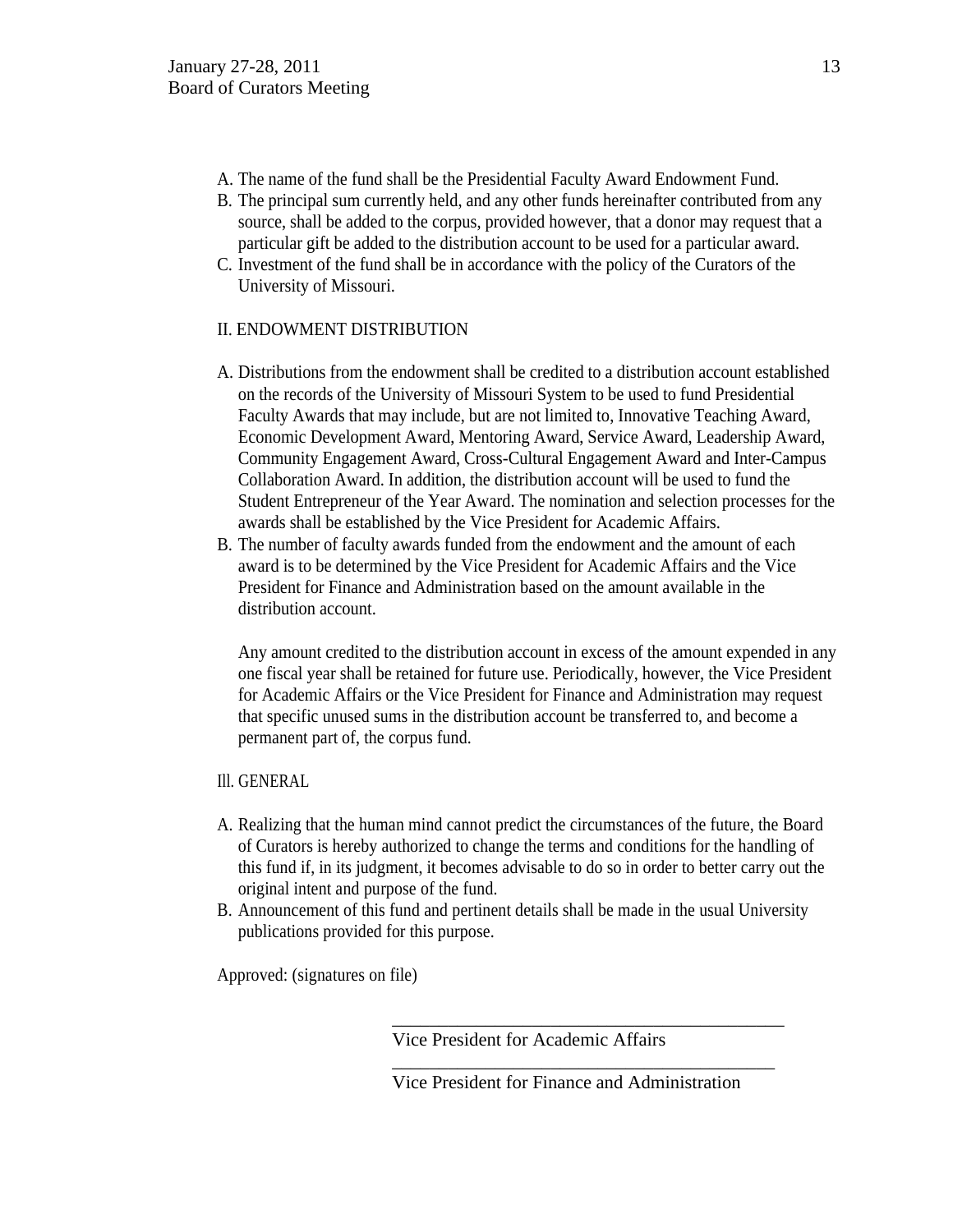Roll call vote of Consent Agenda: Curator Bradley voted yes. Curator Carnahan voted yes. Curator Downing voted yes. Curator Erdman voted yes. Curator Goode voted yes. Curator Haggard voted yes. Curator Russell voted yes.

The motion carried.

### **Academic, Student and External Affairs**

Curator Wasinger voted yes.

Committee Chairman Haggard provided a recap of the January 27, 2011, Academic, Student and External Affairs Committee meeting.

### **Information**

1. Government Relations Report

#### **Audit**

Committee Chairman Carnahan provided a recap of the January 27, 2011, Audit Committee meeting-public session.

#### **Information**

- 1. Fiscal Misconduct Reporting Line Annual Report 2010, UM
- 2. Internal Audit Quarterly Report, UM

#### Action

1. Engagement of Independent Auditors, UM

### Engagement of Independent Auditors, UM –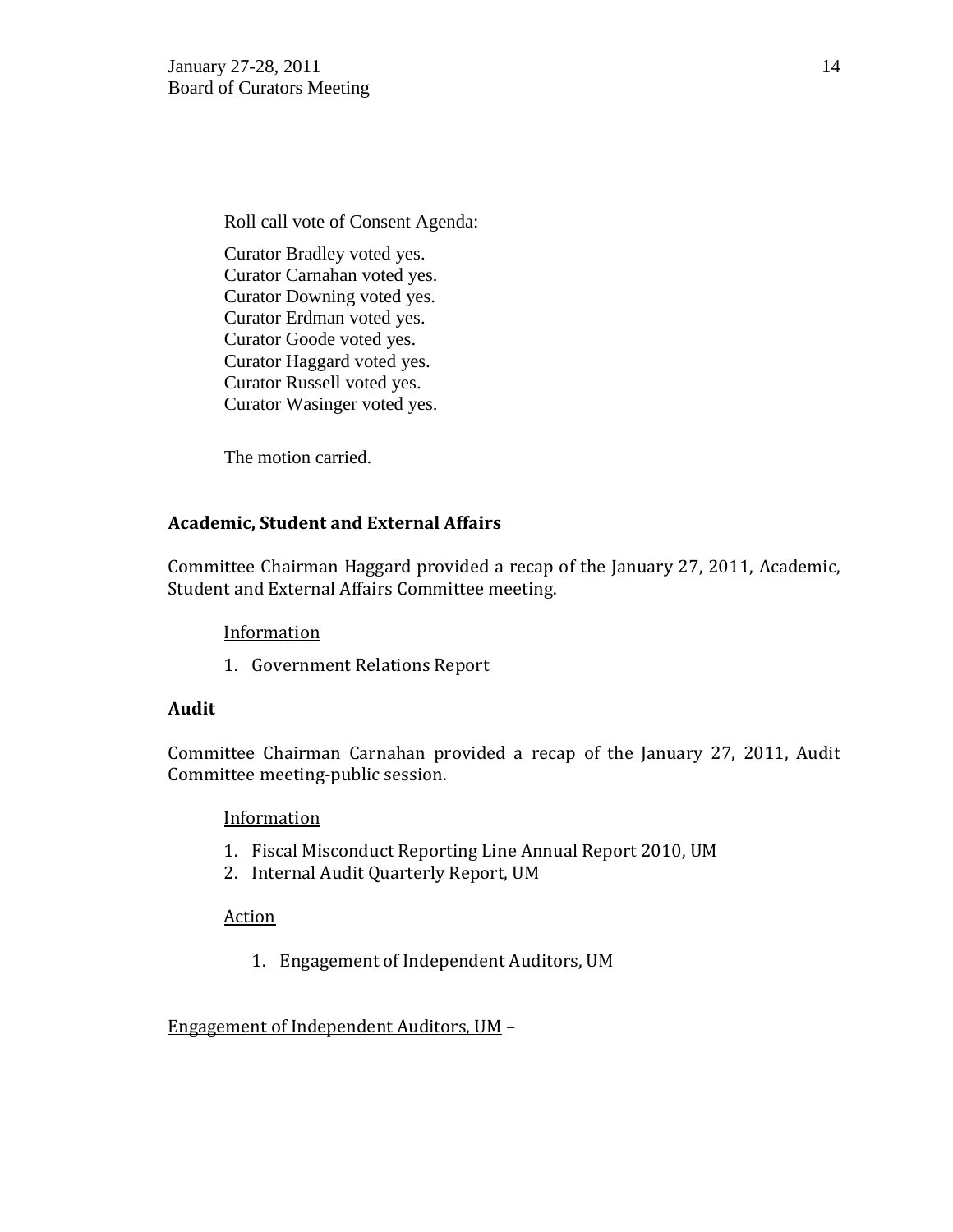It was recommended by Vice President Krawitz, endorsed by Interim President Owens, recommended by the Audit Committee, moved by Curator Carnahan, seconded by Curator Downing, that the following action be approved:

That the Vice President for Finance and Administration be authorized to employ the firm of KPMG LLP to provide audit services to the University of Missouri for fiscal year ending June 30, 2011 for fees of \$664,507 plus expenses not to exceed \$60,273.

Roll call vote:

- Curator Bradley voted yes.
- Curator Carnahan voted yes.
- Curator Downing voted yes.
- Curator Erdman voted yes.
- Curator Goode voted yes.
- Curator Haggard voted yes.
- Curator Russell voted yes.
- Curator Wasinger voted yes.

The motion carried.

#### **Compensation and Human Resources**

Committee Chairman Erdman provided a recap of the January 28, 2010, Compensation and Human Resources committee meeting.

### Information

1. Retirement Plan Project Update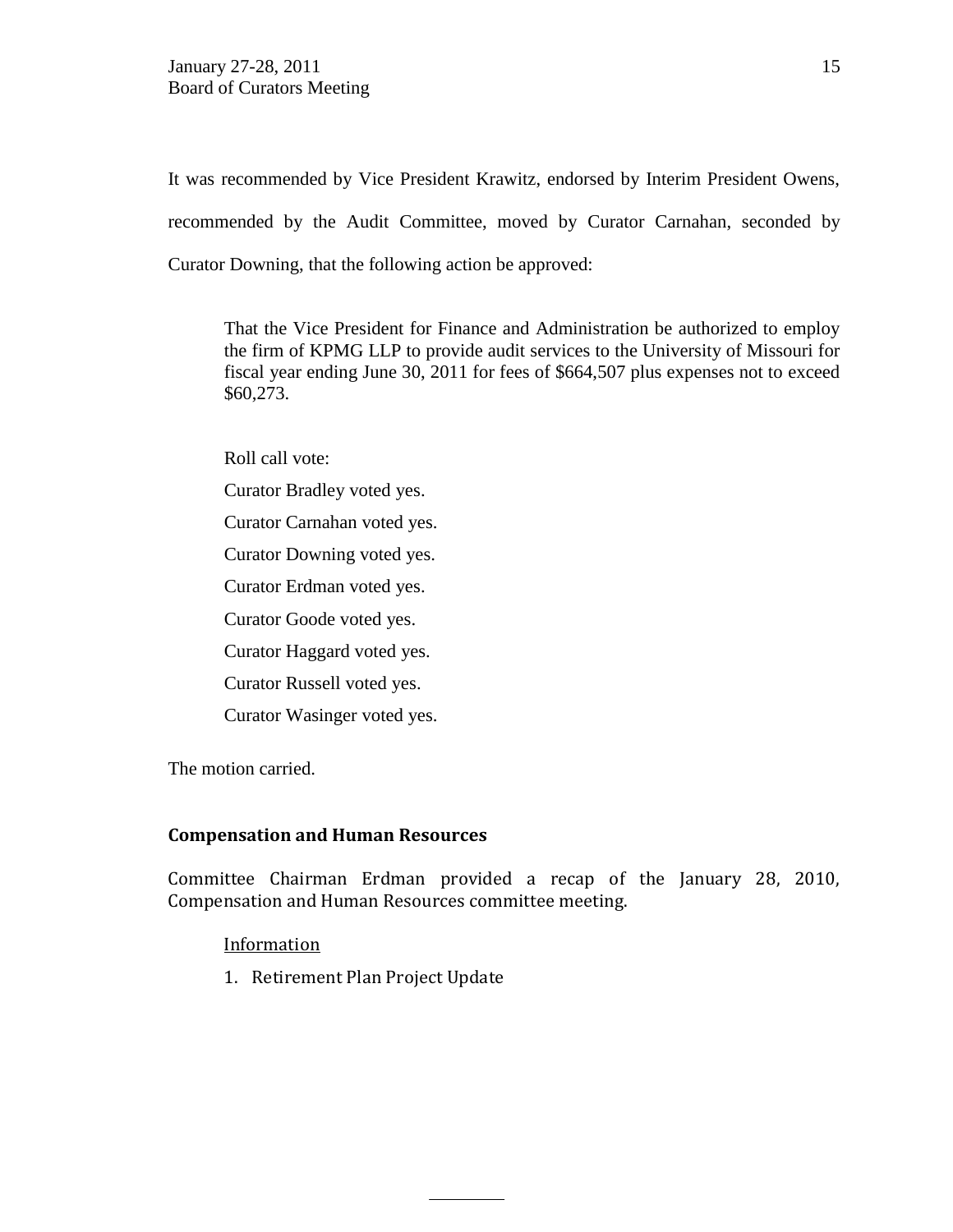## **Finance**

Committee Chairman Russell provided a recap of the January 27, 2011, Finance Committee meeting.

It was recommended by the Finance Committee to break out the recommended action for tuition and other related enrollment fees brought forward during the Committee meeting on January 27, 2011 into two actions – one for tuition and one for supplemental or other related enrollment fees to present to the full Board for approval.

### Action

- 1. FY 2012 Tuition, UM
- 2. FY 2012 Other Related Enrollment Fees, UM
- 3. FY 2012 Student Activity, Facility and Health Services Fees, UM
- 4. FY 2012 Residence Hall and Family Student Housing Rates, UM

FY 2012 Tuition, UM – presented by Vice President Krawitz (recording and information item 1a on file)

It was recommended by the respective Chancellors, endorsed by Interim

President Owens, recommended by the Finance Committee, moved by Curator

Russell and seconded by Curator Bradley, that the attached schedule of rates for

tuition and supplemental fees be approved, effective beginning with the 2011

Summer Session.

- 1. Tuition and supplemental fees as shown in the attached schedules (option A1 as originally brought forward by Administration during the Finance Committee meeting on January 27, 2011) and described in the Board materials be approved and become effective beginning with the 2011 summer session.
- 2. Effective beginning with the 2011 summer session, the Board of Curators revokes and repeals all previous tuition and fee schedules and adopts the attached tuition and other related enrollment fee schedules. The Board finds such action to be necessary for the maintenance and operation of the University.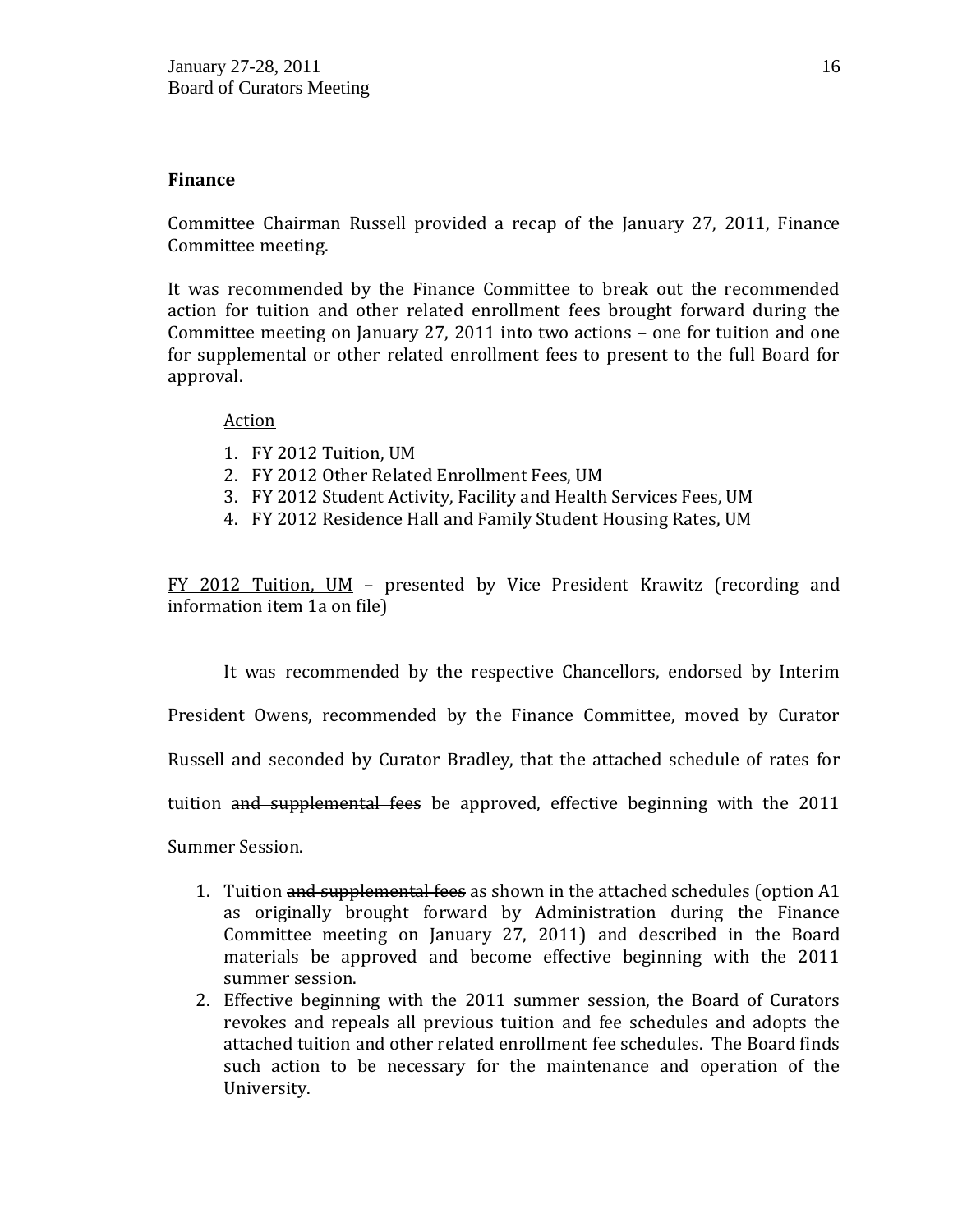Curator Downing moved for a substitute to the motion to limit tuition and required fees to an average increase of no more than 5% as shown in Option A2. This substitute was seconded by Curator Bradley.

Roll call vote of Board of Curators:

Curator Bradley voted yes. Curator Carnahan voted no. Curator Downing voted yes. Curator Erdman voted no. Curator Goode voted no. Curator Haggard voted no. Curator Russell voted no. Curator Wasinger voted yes.

The motion failed by a vote of 3 in favor and 5 opposed.

It was moved by Curator Goode to consider an alternative to the motion by Curator Downing to authorize the University of Missouri System General Officers to bring tuition up to the amount shown in Option 1A, but would not set it concretely. This motion was seconded by Curator Downing.

Roll call vote of Board of Curators:

Curator Bradley voted no. Curator Carnahan voted no. Curator Downing voted yes. Curator Erdman voted no. Curator Goode voted yes. Curator Haggard voted no. Curator Russell voted no. Curator Wasinger voted no.

The motion failed by a vote of 2 in favor and 6 opposed.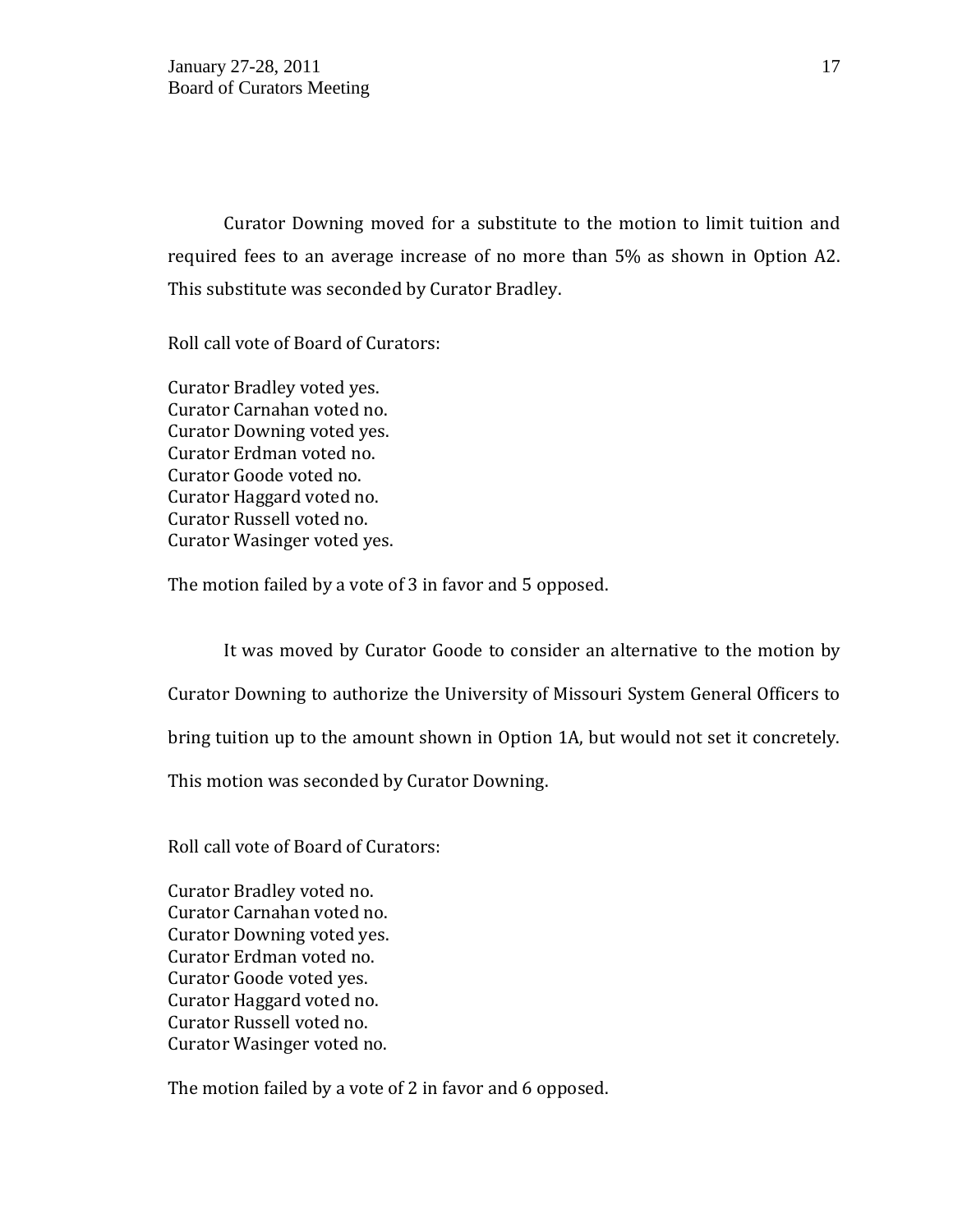It was moved by Curator Russell and seconded by Curator Erdman that the original proposal recommended by the Finance Committee on January 27, 2011 be brought forward to the Board of Curators for approval (as shown in Option 1A).

Roll call vote of Board of Curators:

Curator Bradley voted no. Curator Carnahan voted yes. Curator Downing voted no. Curator Erdman voted yes. Curator Goode voted yes. Curator Haggard voted yes. Curator Russell voted yes. Curator Wasinger voted no.

The motion passed by a vote of 5 in favor and 3 opposed.

FY 2012 Other Related Enrollment Fees, UM – presented by Vice President Krawitz (recording and information item 1b on file)

It was recommended by the respective Chancellors, endorsed by Interim President Owens, recommended by the Finance Committee, moved by Curator Russell and seconded by Curator Wasinger, that the attached schedule of rates for supplemental and other enrollment fees be approved, effective beginning with the

2011 Session.

- 1. Supplemental and other enrollment fees as shown in the attached schedules (option B2) and described in the Board materials be approved and become effective beginning with the 2011 summer session.
- 2. Effective beginning with the 2011 summer session, the Board of Curators revokes and repeals all previous fee schedules and adopts the attached supplemental and other related enrollment fee schedules. The Board finds such action to be necessary for the maintenance and operation of the University.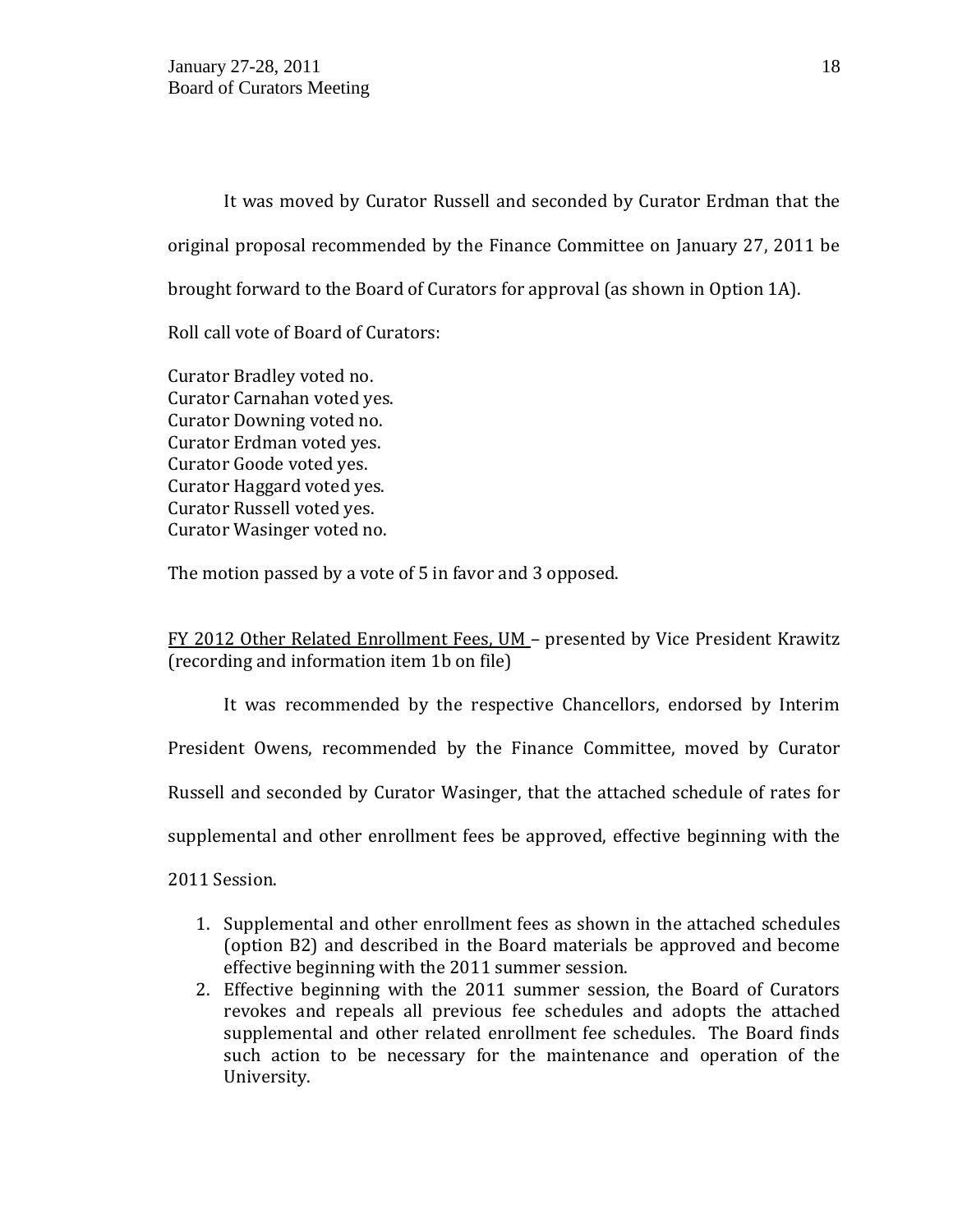Curator Carnahan moved a substitute to recommend the original Option B1 attached for supplemental fees.

Curator Bradley moved to consider an amendment to Curator Carnahan's substitute with Option B3, and was seconded by Curator Downing.

Roll call vote of the Board of Curators:

Curator Bradley voted yes. Curator Carnahan voted no. Curator Downing voted yes. Curator Erdman voted no. Curator Goode voted no. Curator Haggard voted no. Curator Russell voted yes. Curator Wasinger voted no.

The motion failed by a vote of 3 in favor and 5 opposed.

The substitute moved by Curator Carnahan for the original Option B1 as brought forward during the Finance Committee meeting on January 27, 2011 is seconded by Curator Haggard. Roll call vote of the Board of Curators:

Curator Bradley voted no. Curator Carnahan voted yes. Curator Downing voted no. Curator Erdman voted yes. Curator Goode voted yes. Curator Haggard voted yes. Curator Russell voted no. Curator Wasinger voted no

The motion failed by a vote of 4 in favor and 4 opposed.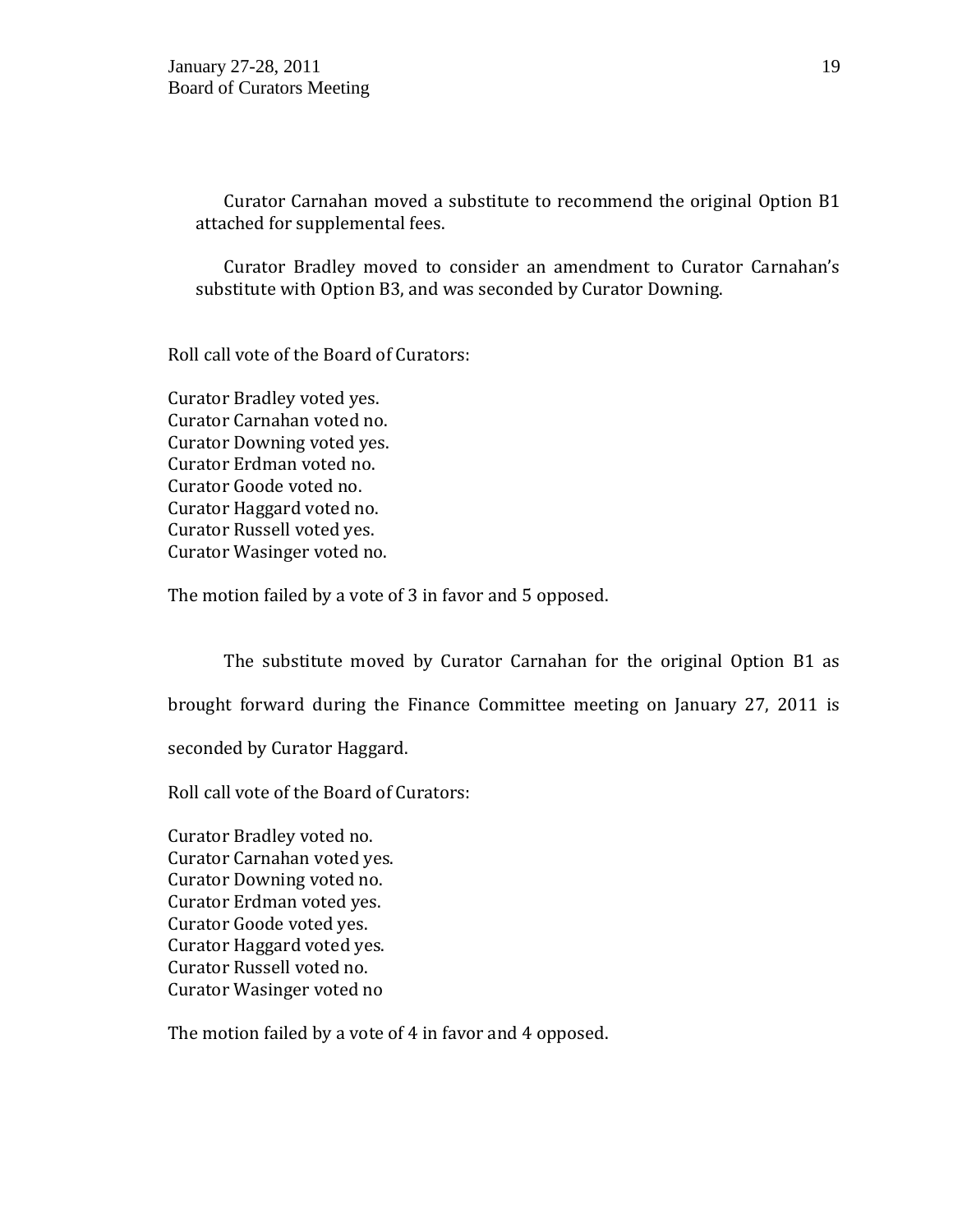Curator Carnahan moved to substitute Option B3 (any supplemental fees greater than 12% would be cut in half) for the Finance Committee's original recommendation of Option B2, and that motion was seconded by Curator Bradley.

Roll call vote of Board of Curators:

Curator Bradley voted yes. Curator Carnahan voted yes. Curator Downing voted no. Curator Erdman voted yes. Curator Goode voted yes. Curator Haggard voted yes. Curator Russell voted yes. Curator Wasinger voted no.

The motion passed by a vote of 6 in favor and 2 opposed.

## FY 2012 Student Activity, Facility and Health Services Fees, UM – presented by Vice President Krawitz

It was recommended by the respective Chancellors, endorsed by Interim President Owens, recommended by the Finance Committee, moved by Curator Russell and seconded by Curator Wasinger, that the attached schedule of rates for the Student Activity, Facility, and Health Service fees be approved, effective beginning with the 2011 Summer Session.

Roll call vote of Board of Curators:

Curator Bradley voted yes. Curator Carnahan voted yes. Curator Downing voted yes. Curator Erdman voted yes. Curator Goode voted yes. Curator Haggard voted yes.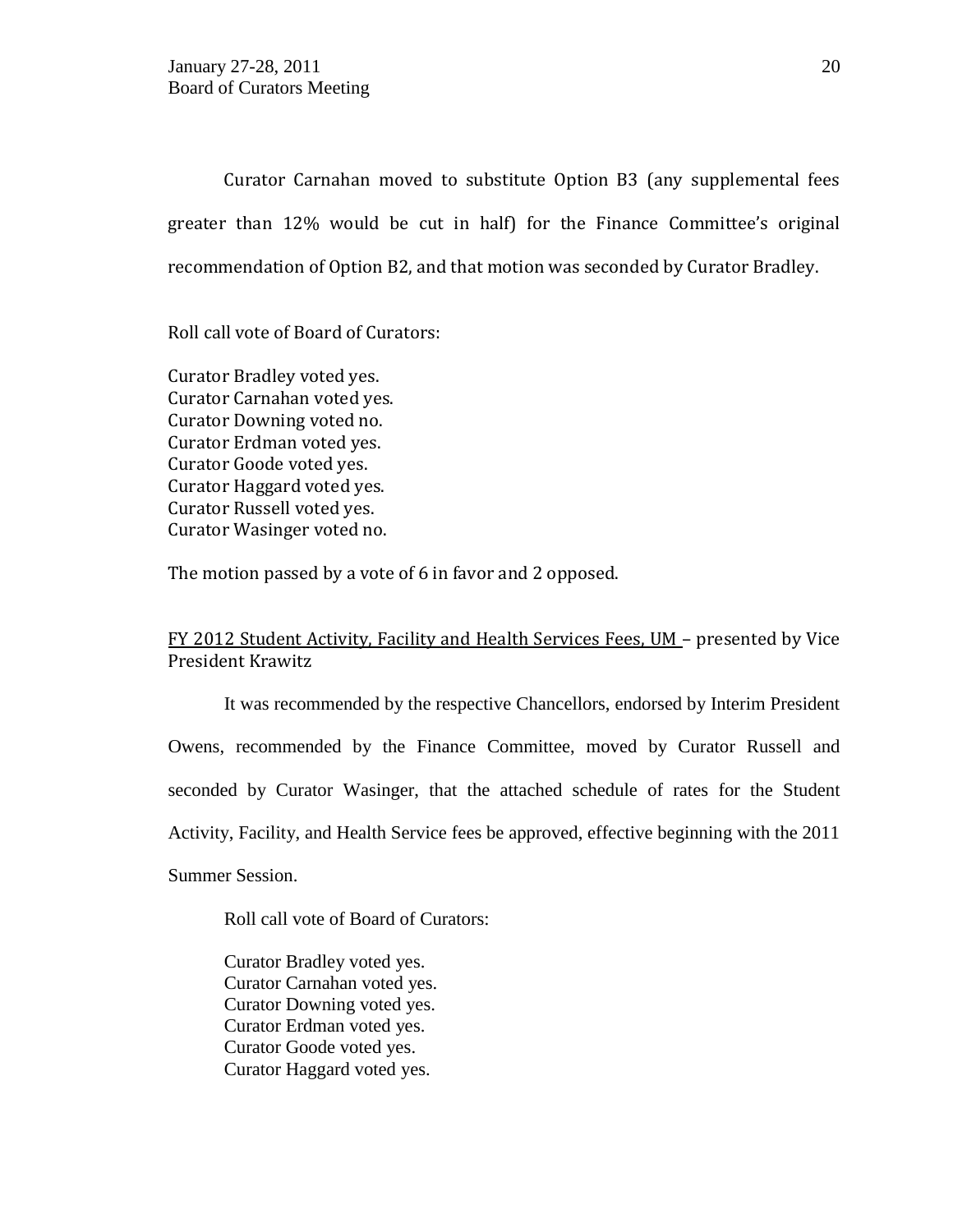Curator Russell voted yes. Curator Wasinger voted yes.

The motion carried.

## FY 2012 Residence Hall and Family Student Housing Rates, UM – presented by Vice President Krawitz

It was recommended by the respective Chancellors, endorsed by Interim President Owens, recommended by the Finance Committee, moved by Curator Russell and seconded by Curator Downing, that the attached schedule of rates for the Residence Halls and Family Student Housing at Columbia, Kansas City, Missouri S&T, and St. Louis effective beginning with the 2011 Summer Session to the Board of Curators be approved:

Roll call vote of Board:

Curator David R. Bradley voted yes. Curator John M. Carnahan III voted yes. Curator Don M. Downing voted yes. Curator Wayne K. Erdman voted yes. Curator Wayne Goode voted yes. Curator Judith G. Haggard voted yes. Curator Doug Russell voted yes. Curator David G. Wasinger voted yes.

The motion carried.

### **Governance**

Committee Chairman Haggard provided a recap of the January 27, 2011, Governance committee meeting.

### Action

1. Composition of the Board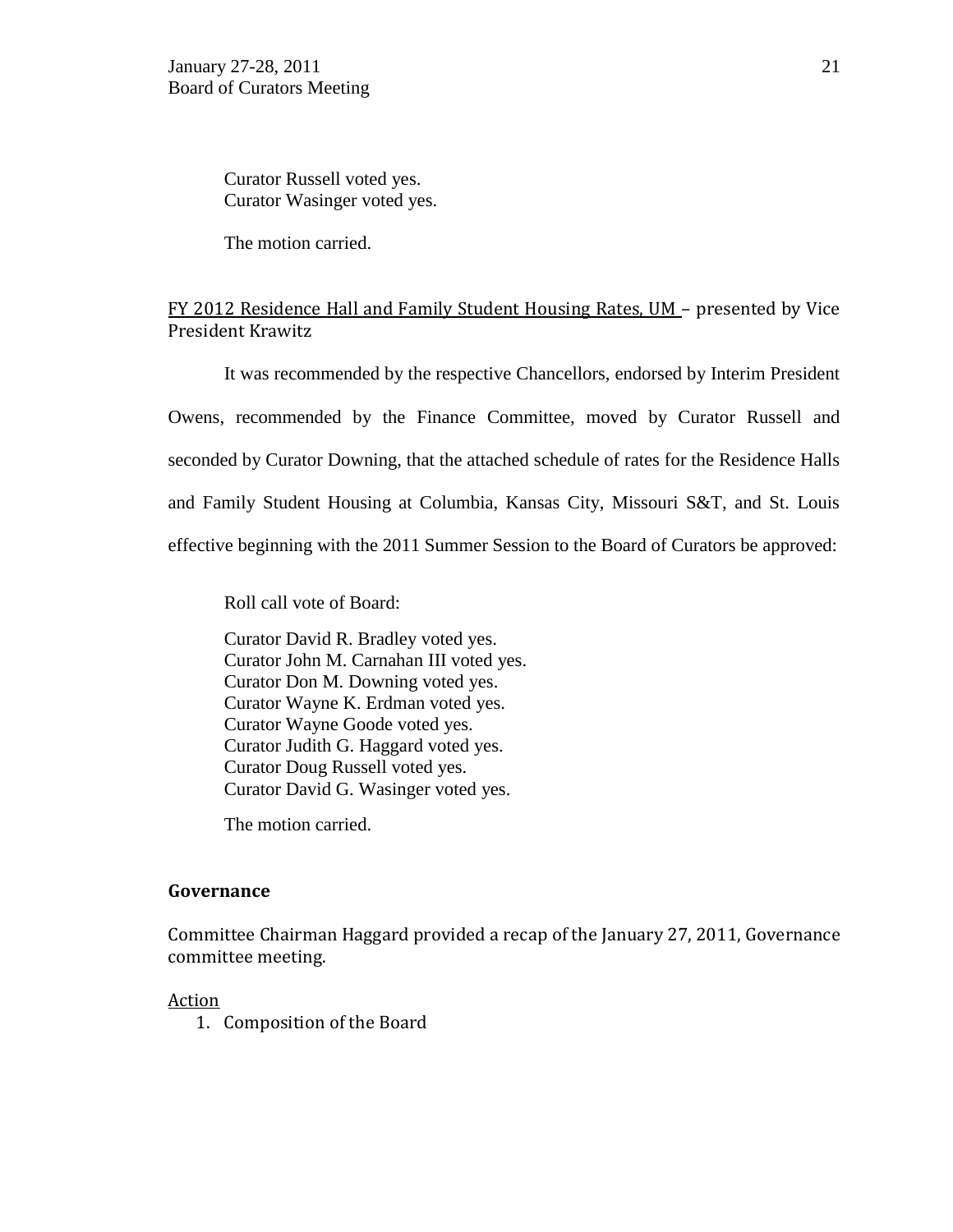It was recommended by the Governance Committee, moved by Curator Haggard and seconded by Curator Bradley, that the Board of Curators, in light of Missouri's loss of a congressional district as a result of the 2010 census, submit to the Missouri General Assembly the following resolution supporting an amendment of Section 172.030, RSMo, consistent with the provisions of House Bill 174:

- 1. As a result of the 2010 census, the State of Missouri will be losing a congressional district, reducing the number of congressional districts from nine to eight. As a result of said reduction and the fact that Article IX, Section 9(a) of the Missouri Constitution provides that "[t]he government of the state university in a board of curators consisting of nine members appointed by the governor . . .", Section 172.030, RSMo will need to be amended.
- 2. Currently, Section 172.030, RSMo provides as follows:

"The board of curators of the University of the state of Missouri shall hereafter consist of nine members, who shall be appointed by the governor, by and with the advice and consent of the senate; provided, that not more than one person shall be appointed upon said board from the same congressional district, and no person shall be appointed a curator who shall not be a citizen of the United States, and who shall not have been a resident of the state of Missouri two years next prior to his appointment. Not more than five curators shall belong to any one political party."

- 3. The University of Missouri Board of Curators believes that, to the extent possible, its composition should remain the same and that each member of the Board of Curators should continue to have responsibility for considering issues from the standpoint of the public at large. The Board of Curators believes this wider view provides the best outcome for the University as a whole, taking into consideration many viewpoints, but without any member of the Board of Curators being selected to represent any specific constituency group such as students, faculty, staff, alumni or retirees.
- 4. With proposed deletions contained in brackets [] and proposed additions indicated in **bold** and underlined, the Board of Curators believes that Section 172.030, RSMo should be amended as follows: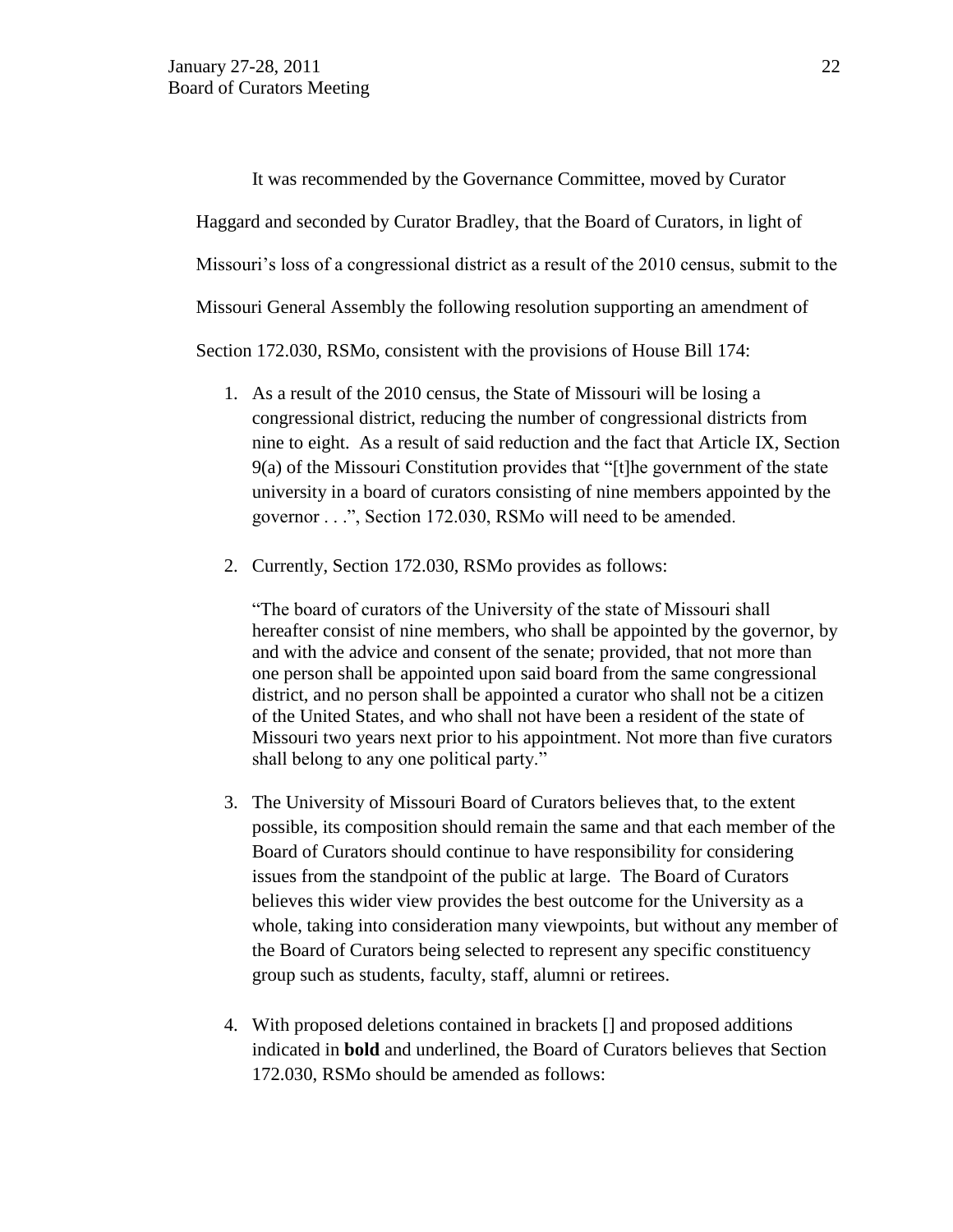The board of curators of the University of the state of Missouri shall hereafter consist of nine members, who shall be appointed by the governor, by and with the advice and consent of the senate; provided, that **[**not more than**] at least** one person **and no more than two persons** shall be appointed upon said board from **[**the same**] each** congressional district, and no person shall be appointed a curator who shall not be a citizen of the United States, and who shall not have been a resident of the state of Missouri two years next prior to his appointment. Not more than five curators shall belong to any one political party.

- 5. State Representative Mike Thomson, along with several other co-sponsors, has introduced House Bill 174 to address this situation. With regard to the Board of Curators for the University of Missouri, Representative Thomson's bill would allow "at least one but no more than two" curators from "each congressional district". In addition, House Bill 174 also proposes a virtually identical amendment with regard to the composition of the governing board for Missouri State University.
- 6. Section 173.005.2, RSMo pertaining to the composition of the Missouri Coordinating Board for Higher Education (hereinafter "CBHE"), provides that, in many respects, that the "qualifications, terms and compensation of the coordinating board shall be the same as provided by law for the curators of the University of Missouri". Thus, the amendment of Section 172.030, RSMo, as proposed in House Bill 174, would have the effect of being applied to the composition of the CBHE.
- 7. Members of the University Board of Curators hold crucial leadership positions which demand leadership skills developed over many years of involvement in complex, challenging and varied facets of life from which invaluable experience has been gained and which experience can be put to use in providing leadership to the University of Missouri and to the people of the State of Missouri in the context of higher education.
- 8. The breadth and depth of experience necessary to perform well in the crucial leadership position as a member of the Board of Curators is further enhanced when none of those curators are selected as representatives of nor beholden to any smaller constituency group.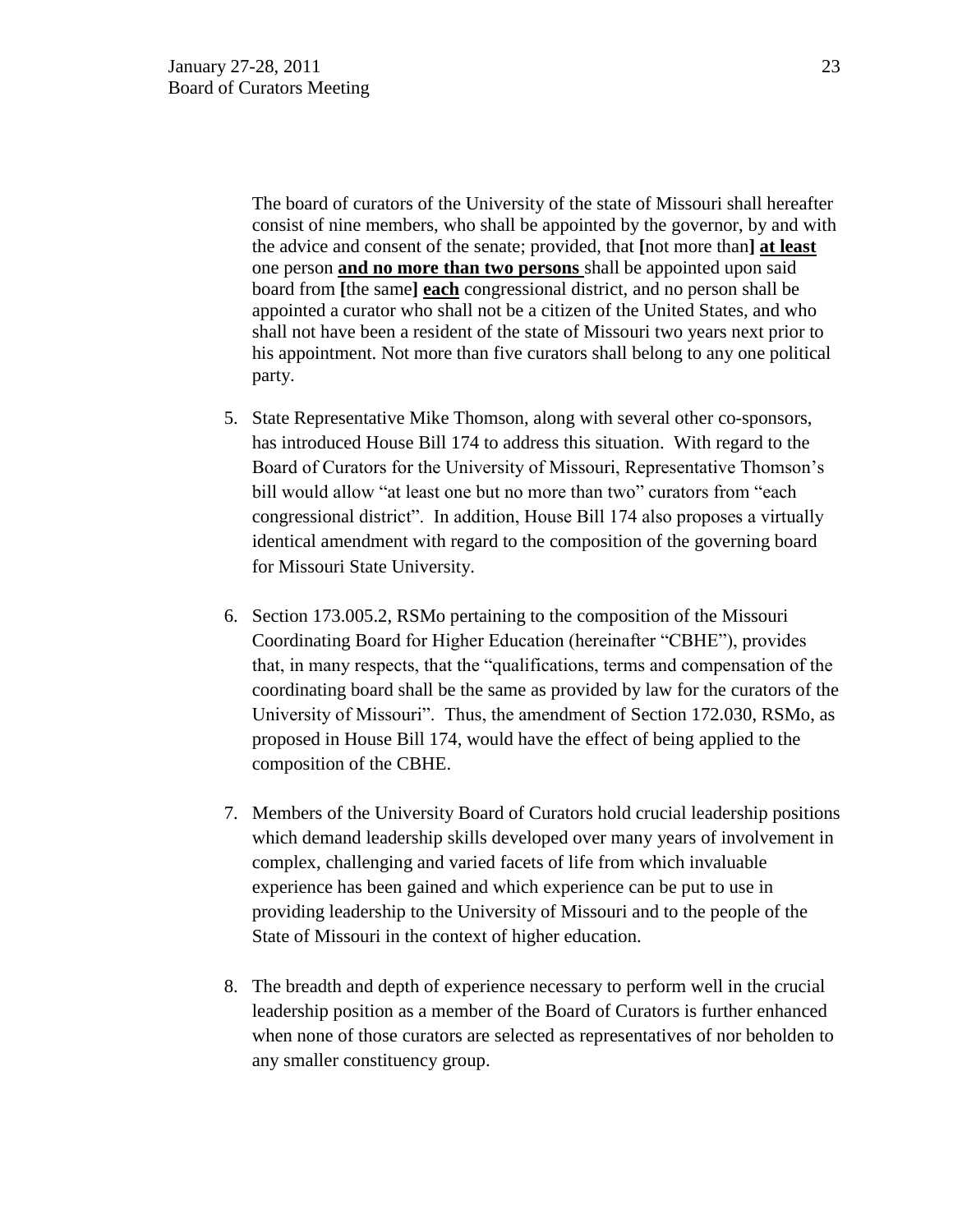Roll call vote:

Curator Bradley voted yes. Curator Carnahan voted yes. Curator Downing voted yes. Curator Erdman voted yes. Curator Goode voted yes. Curator Haggard voted yes. Curator Russell voted yes. Curator Wasinger voted yes.

The motion carried.

## **Resources and Planning**

Committee member, Curator Bradley provided a recap of the January 27, 2011, Resources and Planning committee meeting.

### Information

- 1. Accountability Measures Annual Report, UM
- 2. Efficiencies and Effectiveness Report, UM

## **Presidential Search**

Committee Chairman Erdman provided a recap of the January 27, 2011, Presidential Search committee meeting (on file with the Committee minutes)

## **General Business**

Good and Welfare

Draft March 2011 Board of Curators meeting agenda – no discussion (on file)

The public session of the Board of Curators meeting adjourned at 12:00 PM.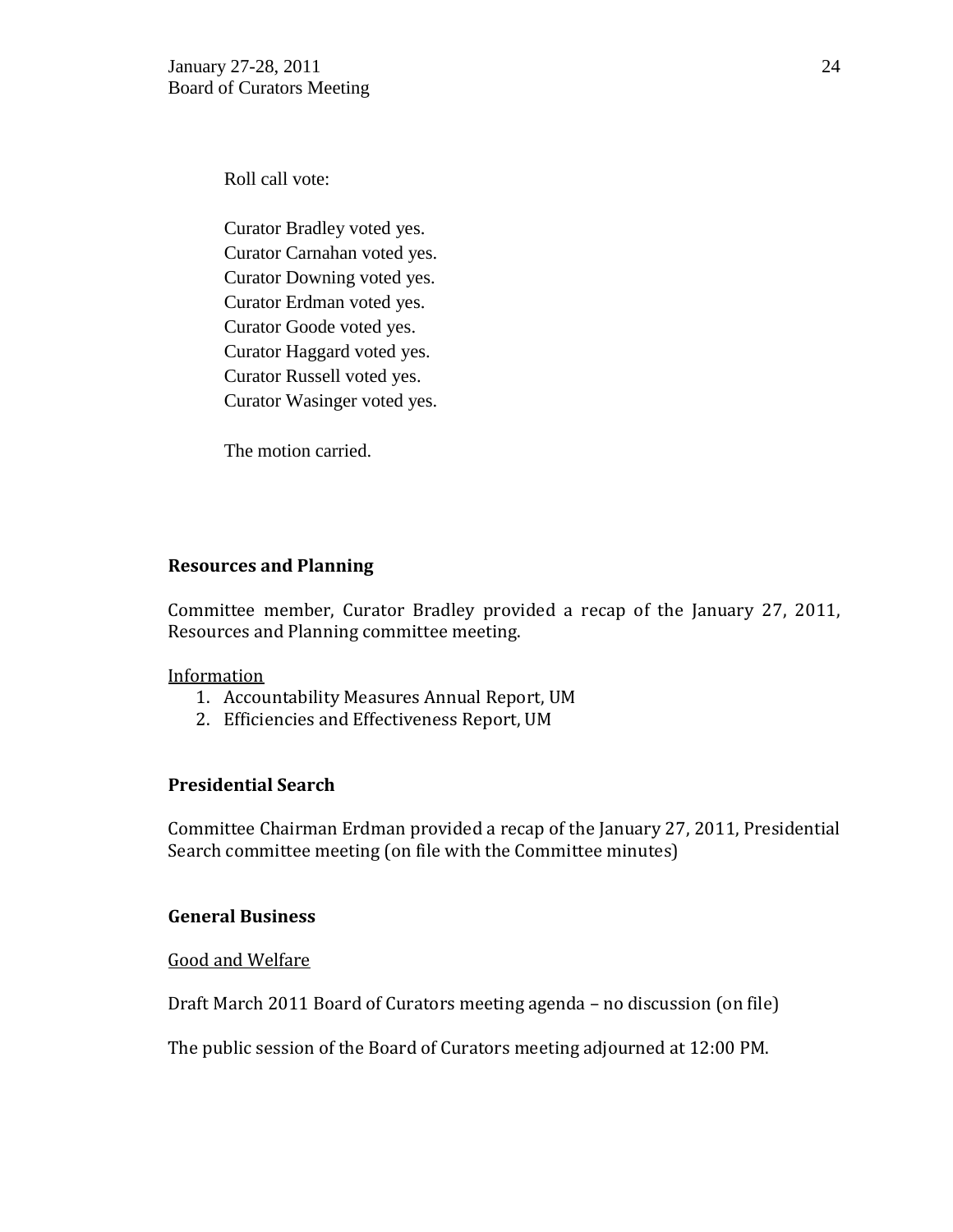### **BOARD OF CURATORS MEETING – EXECUTIVE SESSION**

Vice President Krawitz and Interim President Owens introduced Tom Richards, the new University of Missouri System Treasurer.

It was recommended by Vice President Krawitz, endorsed by Interim President Owens, moved by Curator Haggard and seconded by Curator Carnahan, that the hiring package of \$207,000 offered Mr. Tom Richards be approved by the Board of Curators.

Roll call vote of the Board of Curators:

Curator Bradley voted yes. Curator Carnahan voted yes. Curator Downing was absent for the vote. Curator Erdman voted yes. Curator Goode voted yes. Curator Haggard voted yes. Curator Russell was absent for the vote. Curator Wasinger voted yes.

The motion carried.

 $207$  Property Lease – this item is excluded from the minutes and may be given public notice upon completion of transaction of subject matter.

Vice President Krawitz excused herself from the meeting.

University President's Report to the Board of Curators on contracts and property – presented by Interim President Owens.

No action was taken by the Board of Curators.

General Counsel's Report to the Board of Curators – presented by Acting General Counsel Hoskins

No action was taken by the Board of Curators